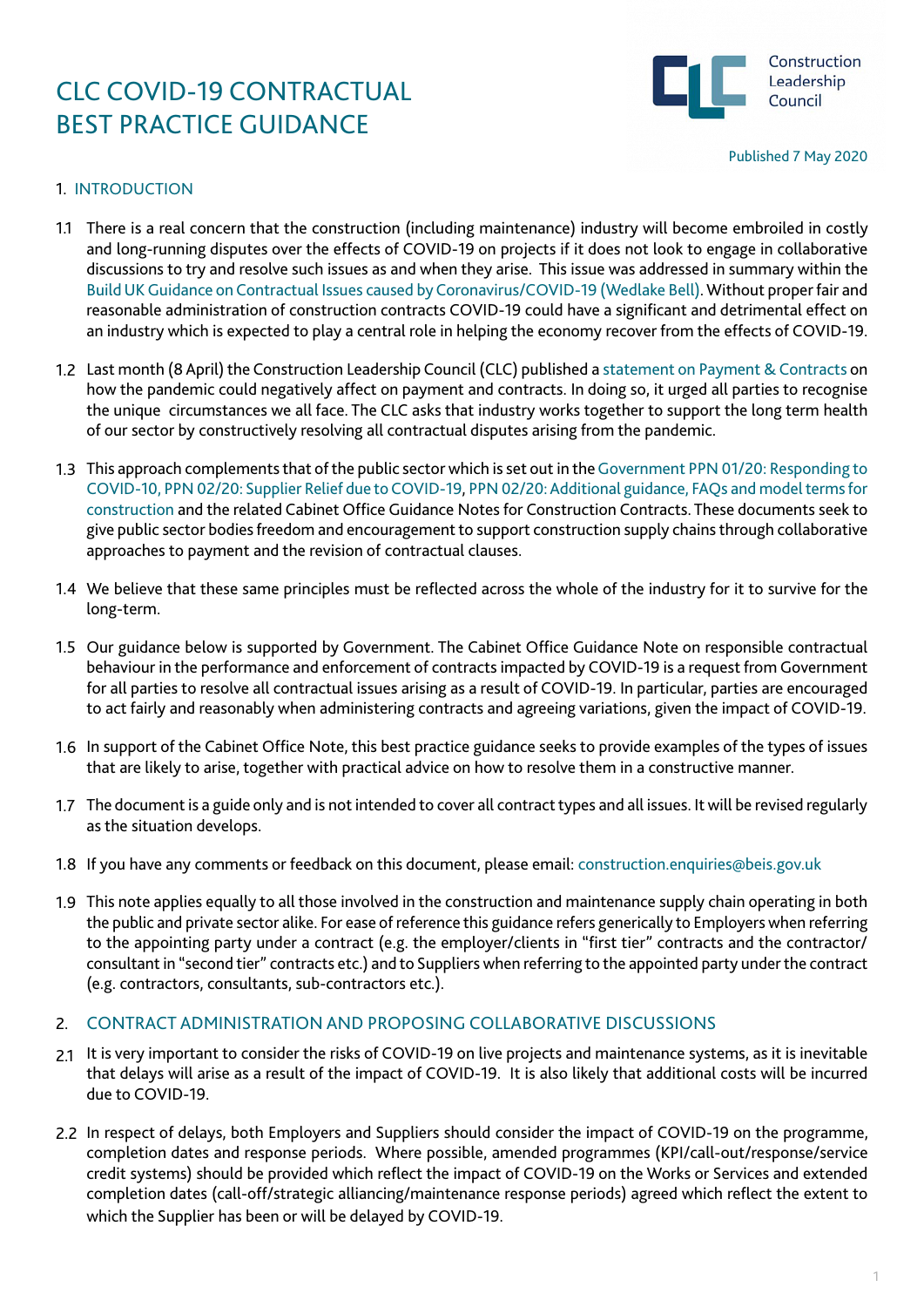- 2.3 The Supplier's entitlement under any contract to an extension of time and/or additional costs as a result of COVID-19 will very much depend upon the terms and conditions of the contract. The Government's [PPN 02/20:](https://www.gov.uk/government/publications/procurement-policy-note-0220-supplier-relief-due-to-covid-19) [Supplier Relief due to COVID-19](https://www.gov.uk/government/publications/procurement-policy-note-0220-supplier-relief-due-to-covid-19) and the associated [PPN 02/20: Additional guidance, FAQs and model terms for](https://assets.publishing.service.gov.uk/government/uploads/system/uploads/attachment_data/file/880162/PPN-02_20-Additional-guidance-FAQs-and-model-terms-for-construction-20April.pdf) [construction](https://assets.publishing.service.gov.uk/government/uploads/system/uploads/attachment_data/file/880162/PPN-02_20-Additional-guidance-FAQs-and-model-terms-for-construction-20April.pdf) aimed at the Public Sector encourage Employers to consider supplier relief as a result of COVID-19 in order to enable projects to progress and encourage cashflow, either under existing contractual mechanisms or through agreed variations to the Contract.
- 2.4 Therefore notwithstanding the contractual provisions, Employers and Suppliers should seek to take a collaborative approach towards successful project delivery and discuss whether an extension of time can be granted and any additional costs shared in any event, in light of the unforeseeable and unprecedented nature of COVID-19, as set out in more detail at section 4 below.
- 2.5 To assist collaborative discussions between Employers and Suppliers, pro-forma letters from the Supplier and the Employer are attached to this guidance at Annexes 1-2 acknowledging the impact of COVID-19 on the project and to encourage dialogue in respect of the impact of COVID-19 on the Contract and any Supplier Relief. These letters reserve the Employer's and Supplier's rights and entitlements under the Contract. Annexes 1-2 also include the relevant guidance notes and options in "[ ]"s which should be considered and completed when using the pro-forma letters.
- 2.6 Until an agreement is reached in respect of the impact of COVID-19 between a Supplier and Employer it is imperative that the contractual mechanisms continue to be followed to preserve each party's rights and remedies under the contract. This includes complying with any notice requirements in respect of any potential delay and additional costs, as well as following risk management and early warning notice provisions. The general view is that on the majority of projects contracts are not being administered in accordance with their terms.
- 2.7 To assist the industry in adhering to their contracts pro-forma letters from: the Contractor and Employer in relation to an extension of time pursuant to the JCT Design and Build Contract 2016 (JCT D&B 2016), and the Contractor and the Project Manager in relation to a compensation event pursuant to the NEC 3/4 Engineering and Construction Contract (April 2013 Edition) (NEC 3/4 ECC) are attached to this guidance at Annexes 3-4.
- 2.8 The letters set out the relevant contractual clauses and information to be provided in respect of the; cause of the delay, estimate of delay and other likely effects under the; JCT D&B 2016, or, the NEC 3/4 ECC, on the assumption that the JCT or NEC form of contract has not been amended. However, as standard form contracts are commonly amended, parties should adapt the pro-formas to comply with their specific contracts. The guidance notes and options included at Annexes 3-4 should be considered and completed before using them. For strategic alliancing/ framework/call-off contracts, specifically within the maintenance sector, the letter should be tailored to the contract and adapted to suit.
- 2.9 A project's usual progress/project meetings should still be continuing (albeit where site based, in-line with: general health & safety, safe and responsible travel, Public Health England Guidance and the [CLC's Site Operating Procedures\)](https://www.constructionleadershipcouncil.co.uk/news/site-operating-procedures-version-3-published/) along with any other meetings specifically required by the contract, such as risk reduction meetings. In such progress/ project meetings, the parties could discuss the following points as part of good project management.
- What measures have been taken to ensure the works are being carried out in accordance with: general health & safety, safe and responsible travel, Public Health England Guidance and the [CLC's Site Operating Procedures;](https://www.constructionleadershipcouncil.co.uk/news/site-operating-procedures-version-3-published/) 2.9.1
- What works, if any, are still continuing in respect of on-site works but also off-site works such as procurement, design etc.; 2.9.2
- If on-site works have been temporarily suspended why that decision was taken (including the provision of the risk assessment and amendments to the Construction Phase Plan (where relevant), substantiating the position); 2.9.3
- If on-site works are continuing, how COVID-19 is affecting those works and the progression of the works. For example: 2.9.4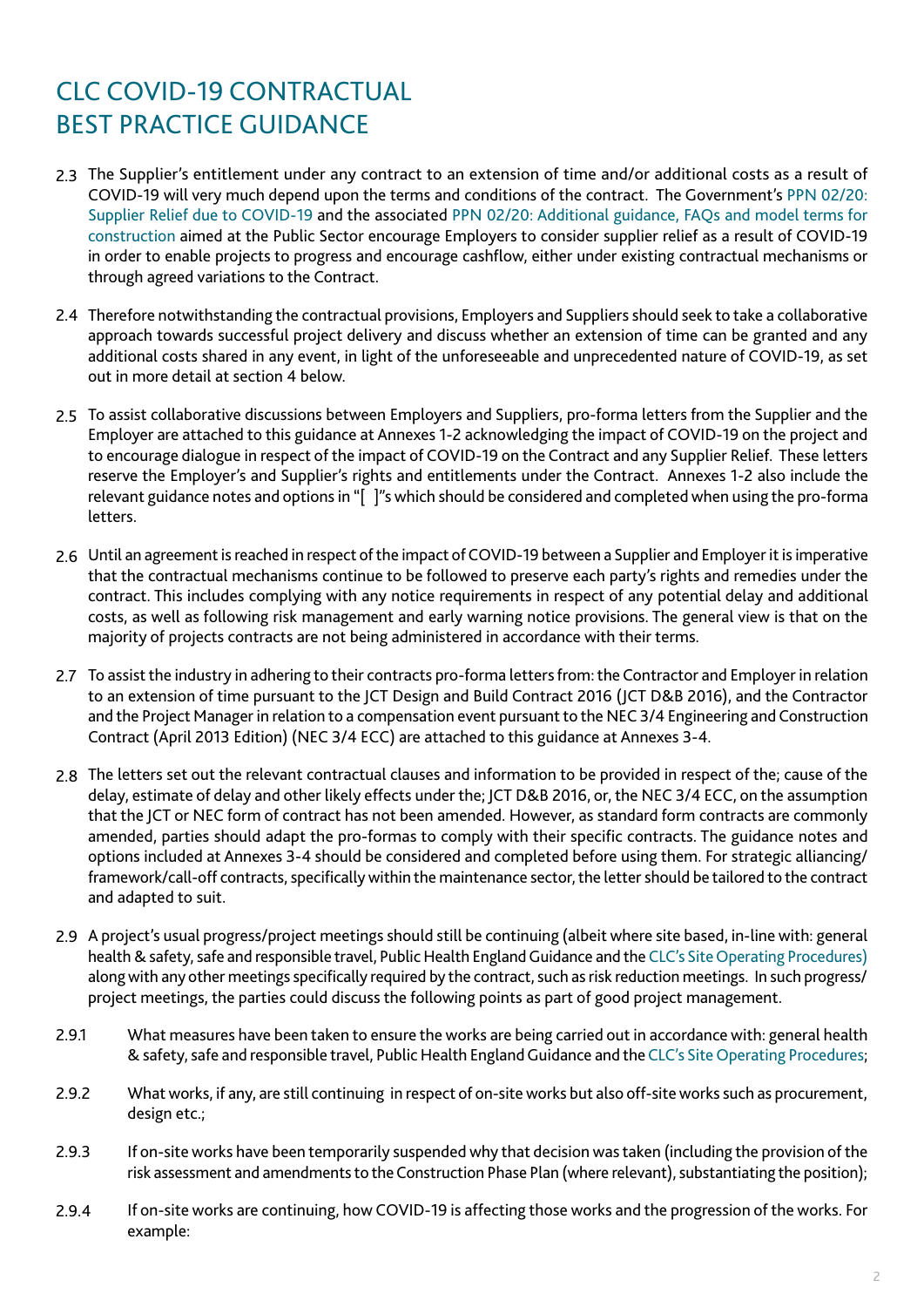- (a) Delayed delivery of materials;
- (b) Lack of resources;
- (c) Loss of productivity due to complying with the guidance outlined at 2.9.1 above; and
- (d) Whether any project team members have been furloughed and who is now taking over their role.
- 2.10 It is very important that before the pro-forma letters in the Annexes are used the contract is considered, advice taken if necessary and the relevant letter tailored to reflect the contract, previous correspondence and developments on the project.
- 2.11 It is hoped that the letters within the Annexes provide templates to encourage collaborative and open dialogue between the Employer and the Supplier to agree a way forward that is mutually agreeable whilst in the meantime maintaining their contractual rights and remedies. Parties should carry out the collaborative and contractual dialogue concurrently but usually separately as most parties will want to ensure that collaborative discussions are held on a without prejudice basis and subject to contract.

### 3. WITHOUT PREJUDICE AND SUBJECT TO CONTRACT

### Without Prejudice

- *"Without Prejudice"* negotiations allow parties to discuss the issues, offering concessions, suggesting compromises 3.1 etc., without fear that their suggestions could be used against them at a later date to harm their legal position, if a settlement is not achieved. The protection offered by *"Without Prejudice"* negotiations covers genuine attempts to settle all or part of a dispute by creating a 'safe place' for the parties to have free, open and collaborative dialogue.
- The reason why the letters at Annexes 1 and 2 are marked *"Without Prejudice"* is that it sets the scene for future 3.2 correspondence and negotiations making it clear that concessions etc. can be offered within the without prejudice dialogue, but these suggestions cannot be used at a later stage to prejudice either parties' position.
- 3.3 For example, in section 4 below, which deals with the agenda for a future meeting, one of the agenda items is whether an extension of time can be agreed. Either party to the discussion might suggest that (say) an extension of time be granted now rather than comply fully with all the requirements of the underlying contract – this might have further conditions attached. As identified at paragraph 4.6 below, one or both of the parties might explain the financial impact of the delays/unproductive working/health and safety measures to (say) explain to those involved that it would like some form of financial contribution. When done in the context of a *"Without Prejudice"* letter or meeting these statements cannot be referred to at a later date in an adjudication/litigation or arbitration (see below).
- Note, heading a letter *"Without Prejudice"* does not mean it automatically is. To be *"Without Prejudice"* the letter 3.4 must be sent as part of a genuine attempt to negotiate/settle all or part of a dispute. The label *"Without Prejudice"*  should be used for letters of this type to avoid any confusion going forward, but it is important to bear in mind it must be part of a genuine negotiation process (i.e. not just an excuse to berate or abuse the recipient).

#### Subject to Contract

- Hopefully negotiations will lead to a compromise on the way forward and this will normally be set out in writing 3.5 as a variation to the underlying contract, making clear which of the contract terms continue to apply, which do not and which are amended, to avoid any arguments in the future as to what was agreed.
- The use of the phrase *"Subject to Contract"* seeks to make it clear that a binding agreement is not in place until 3.6the terms are put in writing and agreed to by both the parties – for construction/maintenance contracts this will normally be a Deed of Variation to the underlying contract. Model Deeds of Variation for certain amendments can be found in the [PPN 02/20: Additional guidance, FAQs and model terms for construction](https://assets.publishing.service.gov.uk/government/uploads/system/uploads/attachment_data/file/880162/PPN-02_20-Additional-guidance-FAQs-and-model-terms-for-construction-20April.pdf) which is supplementary to [PPN 02/20: Supplier Relief due to COVID-19](https://www.gov.uk/government/publications/procurement-policy-note-0220-supplier-relief-due-to-covid-19) aimed at construction for the unamended forms of the NEC3 ECC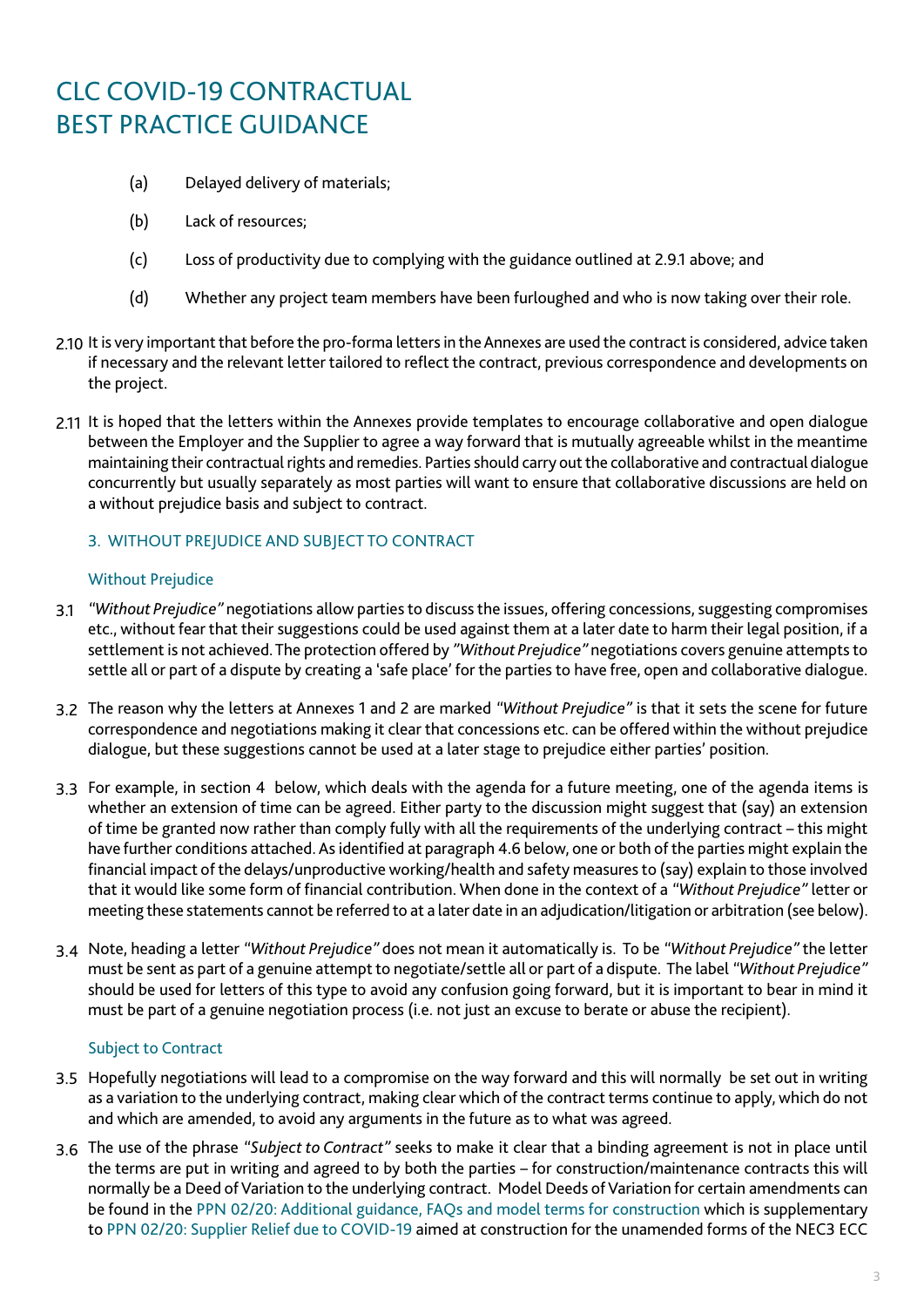and JCT D&B 2016. Whilst drafted for use in the public sector, they can equally apply to private sector agreements for variation of existing construction contracts - as stated in the user notes any amendments to the underlying contract forms would need to be considered as well as any amendments agreed outside the scope of those provided for in the Model Deeds. In such cases advice should be sought.

- 3.7 Some care needs to be taken however as if the parties, via their actions, make it clear that they consider a binding new agreement has been entered into, without the need to put its terms in writing, this may get round the *"Subject to Contract"* proviso. Accordingly at all times then, even if an agreement is reached with a (virtual) handshake in a meeting, it should remain clear that this is *"Subject to Contract"* - i.e. distillation of the agreement reached in a written record expressly agreed to by both parties.
- 3.8 For these reasons it should be confirmed in any agenda to the meeting and in the meeting itself, that the meeting is indeed *"Without Prejudice and Subject to Contract"* (WPSTC) even if an agreement in principal is reached at the meeting itself.

#### COLLABORATIVE MEETINGS 4

- 4.1 Given the above, we suggest that the collaborative discussions to see whether any agreement/compromise on the way forward can be reached are held on a without prejudice and subject to contract basis. These should be in addition to any meetings required by the contract (i.e. risk reduction meetings) or a project's usual progress meetings, as set out in section 2 above.
- 4.2 The parties should consider which attendees are best placed to attend any WPSTC meeting. It is recommended that any meeting/negotiations take place with representatives from the parties who have authority to settle.
- Each project and each party's position on a project will be different. It is a matter for the parties to agree the issues 4.3 to be discussed at such meetings and whether any agreement can be reached in respect of the same. To assist we have set out some points that could be considered below.

### Time

4.4 Is the Employer willing to agree to an extension/adjustment of time now (without full compliance with all the requirements of the underlying contract) and for what period? Are there any conditions attached to this?

### Termination Triggers

- 4.5 The parties should consider agreeing to waive any relevant termination triggers in the contract. For example:
	- 4.5.1 in the JCT D&B 2016 if all of the works (or substantially all) are temporarily suspended for more than the length of time set out in the Contract Particulars (usually two months) due to force majeure<sup>1</sup> either party can terminate the contract;
	- 4.5.2 in the NEC3 ECC, the Employer may terminate the contract if a prevention event stops the Contractor completing the works by the date shown on the Accepted Programme and is forecast to delay Completion by more than 13 weeks.<sup>2</sup>
	- 4.5.3 in maintenance contracts this could involve the right to terminate for failing to meet time based Key Performance Indicators, or equivalent response time periods.

### Additional Costs

What additional costs are likely to be incurred as a result of COVID-19 by both the Employer and the Contractor? 4.6 Both parties could put forward all likely additional costs<sup>3</sup> so they can all be considered in the round. It can then be discussed which party will bear the risk of such additional costs and whether that risk could be shared. Examples of sharing the risk of such costs could be a pain/gain target cost arrangement or an open book payment mechanism

1. Clause 8.11.1.1

<sup>3.</sup> Sometimes referred to as an honesty system.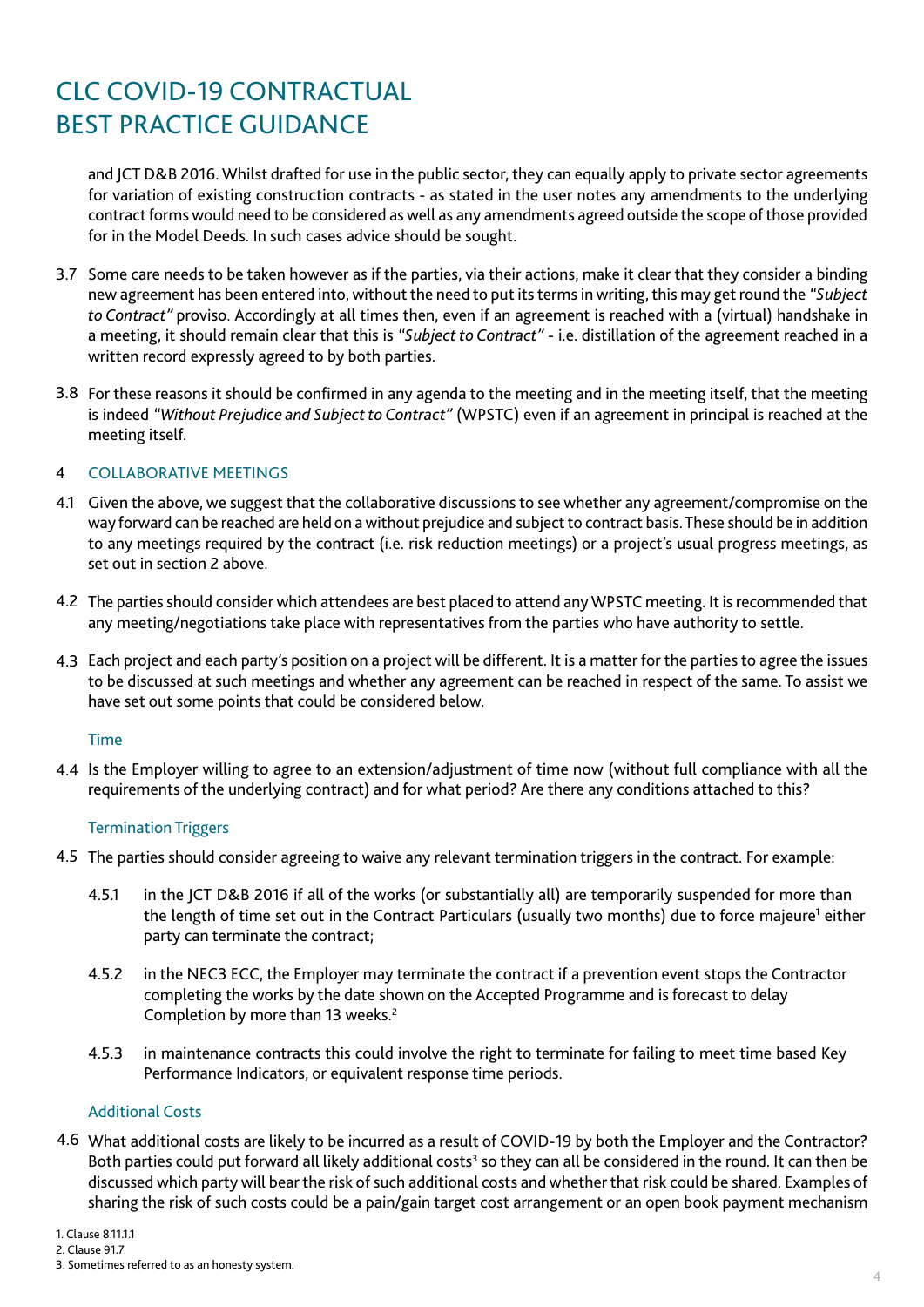which applies for the duration of the period within which productivity is materially impacted, i.e. "lockdown" or until the end of the Project.4

- 4.7 In the same vein, the parties could share details of any business support it is receiving from the Government in respect of COVID-19<sup>5</sup>, such as furloughing staff, loans, tax relief and cash grants to ensure that there is no double recovery of costs.
- On a particular project and contract it may be likely that a Supplier will be entitled to an extension of time as a 4.8 result of COVID-19 but unlikely to be entitled to any loss and expense. However, an Employer could consider:
	- 4.8.1 its losses in respect of the delay and the cost for the contractor to take additional measures to mitigate delays (over and above any contractual duty) and be willing to pay for the same;
	- 4.8.2 the risk of contractor and supply chain insolvency, if it was not to share in some of the Contractor's 'pain' and, again, be willing to share in that pain; and<sup>6</sup>
	- 4.8.3 additional costs which could be incurred if the contractor could have the right to terminate the contract if the works are suspended over a certain period of time (as set out above at 4.5 above).
- 4.9 Conversely, a Supplier could take into account :
	- 4.9.1 the fact that it will have the burden of proof in bringing any claim for both an extension of time and additional costs (in respect of both proving entitlement and substantiation of delay or additional costs), and the costs and time it is likely to incur in doing so; and/or
	- 4.9.2 that under some forms of contract the Employer may have the right to terminate the contract;

in compromising its position or looking to mitigate its costs further.

Mutually Agreeing to Suspend the Works

- 4.10 The effect of COVID-19 on the project when taken as a whole could mean that the parties may both wish to suspend all on-site works, even though some works could still be carried out safely. If so, the parties should also look to agree:
	- 4.10.1 a record of the status of works as at suspension;
	- 4.10.2 the steps to be taken to demobilise and remobilise the works and when these should take place; and
	- 4.10.3 the practical issues such as security, storage, insurance, safety and any on-going payments in-line with the [CLC advice on Temporary Suspension on Sites;](https://www.constructionleadershipcouncil.co.uk/news/clc-advice-on-temporary-suspension-of-sites/)

### Payments and Valuations

- Could valuations and payments be adjusted to assist the Supplier with the Employer potentially taking other security? 4.11 The parties could consider the suggestions set out in the [PPN 02/20: Supplier Relief due to COVID-19](https://www.gov.uk/government/publications/procurement-policy-note-0220-supplier-relief-due-to-covid-19) such as:
	- 4.11.1 The repayment of retention;
	- 4.11.2 Advanced payments;
	- 4.11.3 Paying for off-site materials with appropriate vesting certificates;
	- 4.11.4 Increased frequency of valuation and payments;
	- 4.11.5 Potentially even changing the basis of the contract from lump-sum to target cost or open book and/or utilising project bank accounts to secure cash-flow; and
	- 4.11.6 Adjustment of time/resource related pricing formulae (e.g. KPIs).
- 4. Contracting authorities would need to consider and seek advice on any potential breach of procurement rules.
- 5. <http://www.gov.uk/coronavirus/business-support>

<sup>5</sup> 6. Parties should also consider the Government's announcement on 28 March 2020 of proposed changes to the insolvency rules to help businesses impacted by the Covid-19 emergency, including a proposed moratorium on creditor action.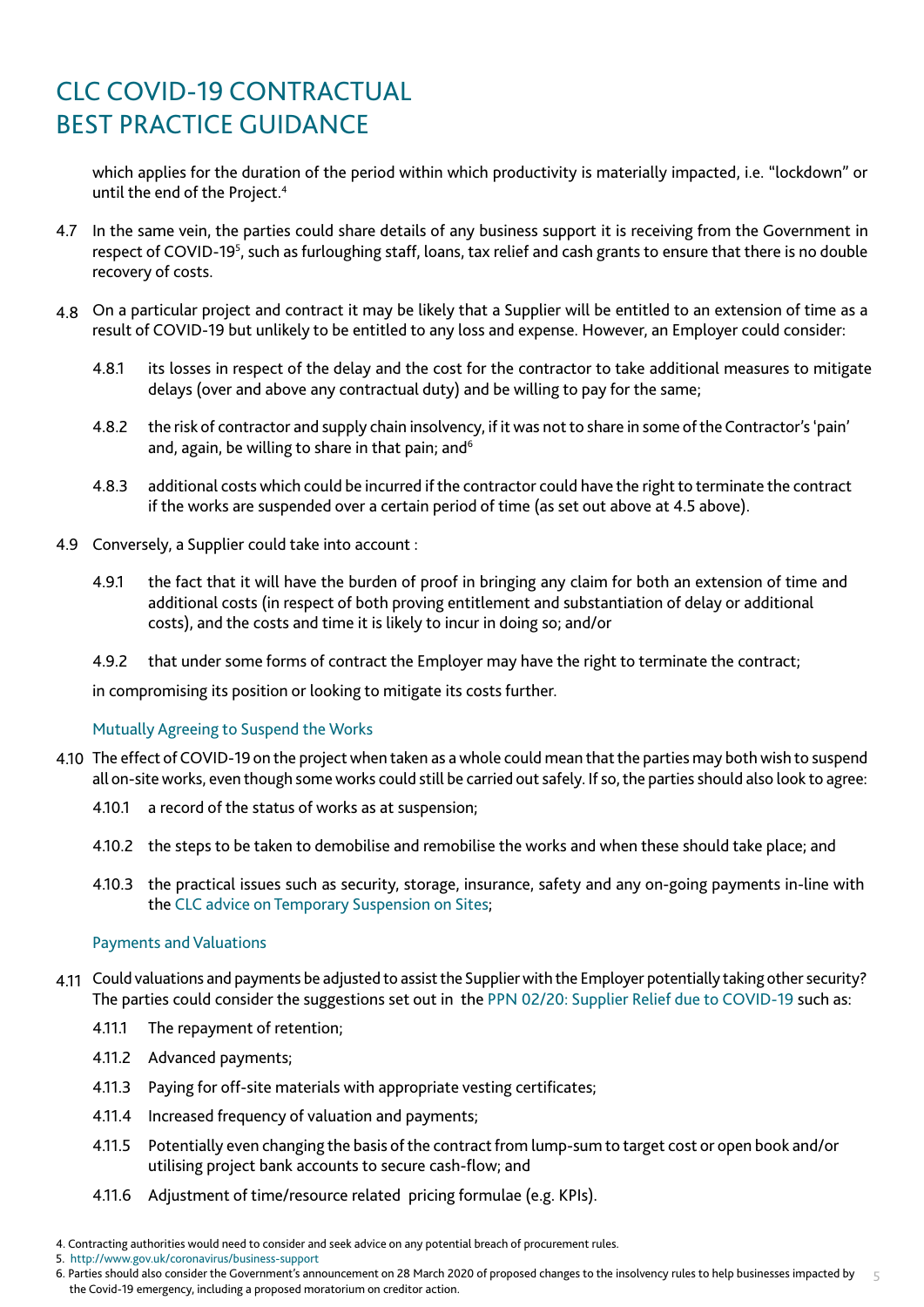### Variations

- The parties could discuss whether: 4.12
	- 4.12.1 any specific materials are likely to be delayed and, if so, whether any variations could be made to the specification to mitigate such delays (subject to issues such as compliance with planning permissions, building regulations and third party agreements such as development agreements/agreements for lease); and/or
	- 4.12.2 the works could be re-sequenced or sectional completion added or varied to reduce the Employer's losses or delay be reduced and/or to assist the Supplier in prioritising materials and/or labour.

The time and cost effects of any such variations should be agreed at the same time for certainty.

### 4.13 Payments to sub-contractors/suppliers

The parties could consider how payments to the supply chain could be monitored and protected. Consideration could be given to the Supplier agreeing to provide evidence of the same (perhaps through a digital payment/ transaction management system) or the use of a project bank account (which is the default policy for the public sector in England, Wales, NI and Scotland) along with the advantages and disadvantages of the same.

#### THIRD PARTY OBLIGATIONS 5

- Each party to the collaborative discussions set out above may need to have separate discussions with third parties 5.1 (such as insurers) to whom it also owes contractual obligations, either before or after any collaborative meeting.
- 5.2 Suppliers may need to get agreement from their sub-contractors/suppliers before entering into an agreement with the Employer, as such an agreement may affect its obligations down the contractual chain.
- Conversely, Employers may be under obligations to funders, purchasers or tenants, and insurers, which will need 5.3 to be considered. For example, under development agreements Employers may be under:
	- 5.3.1 similar obligations to notify delays, in order to obtain an extension of time; and
	- 5.3.2 obligations such as using reasonable endeavours to procure that the Supplier complies with the building contract and not to agree variations to the same without the third party's consent.
- Such agreements should be reviewed carefully (and, if in doubt, advice obtained) so that parties are 5.4 aware of their obligations and any consents which could be required. Similar collaborative discussions should be held with such third parties to ensure that any agreement reached between the parties would also be agreeable to such third parties, to the extent that their consent will be required (ensuring related issues such as insurance cover are not undermined).
- If it is not clear whether third party consent will be given (but would be required) this should be made clear in the 5.5 WPSTC meeting between the parties and that any agreement reached will be subject to the same.
- 5.6 Some parties may also have the benefit of delayed site start up insurance or business interruption insurance which may cover some costs. Any applicable insurance should be reviewed carefully to ascertain any notification requirements and whether the insurer's consent/approval would be required to any correspondence and/or agreements.

#### OPTIONS AND BEST PRACTICE IF AN AGREEMENT CANNOT BE REACHED 6

Disputes are expensive, time consuming, and often destructive to healthy commercial relationships. If possible it would be better to spend the time and money involved in achieving a compromise for the good of all those involved. Hence this Guidance and its enclosures try to give the parties every opportunity to seek an agreement on how to deal with COVID-19. However, it is recognised not all negotiations will result in a settlement. It is therefore worth noting that RICS offers a Conflict Avoidance Procedure for early resolution of issues. For further details see [www.rics.org.](http://www.rics.org) 6.1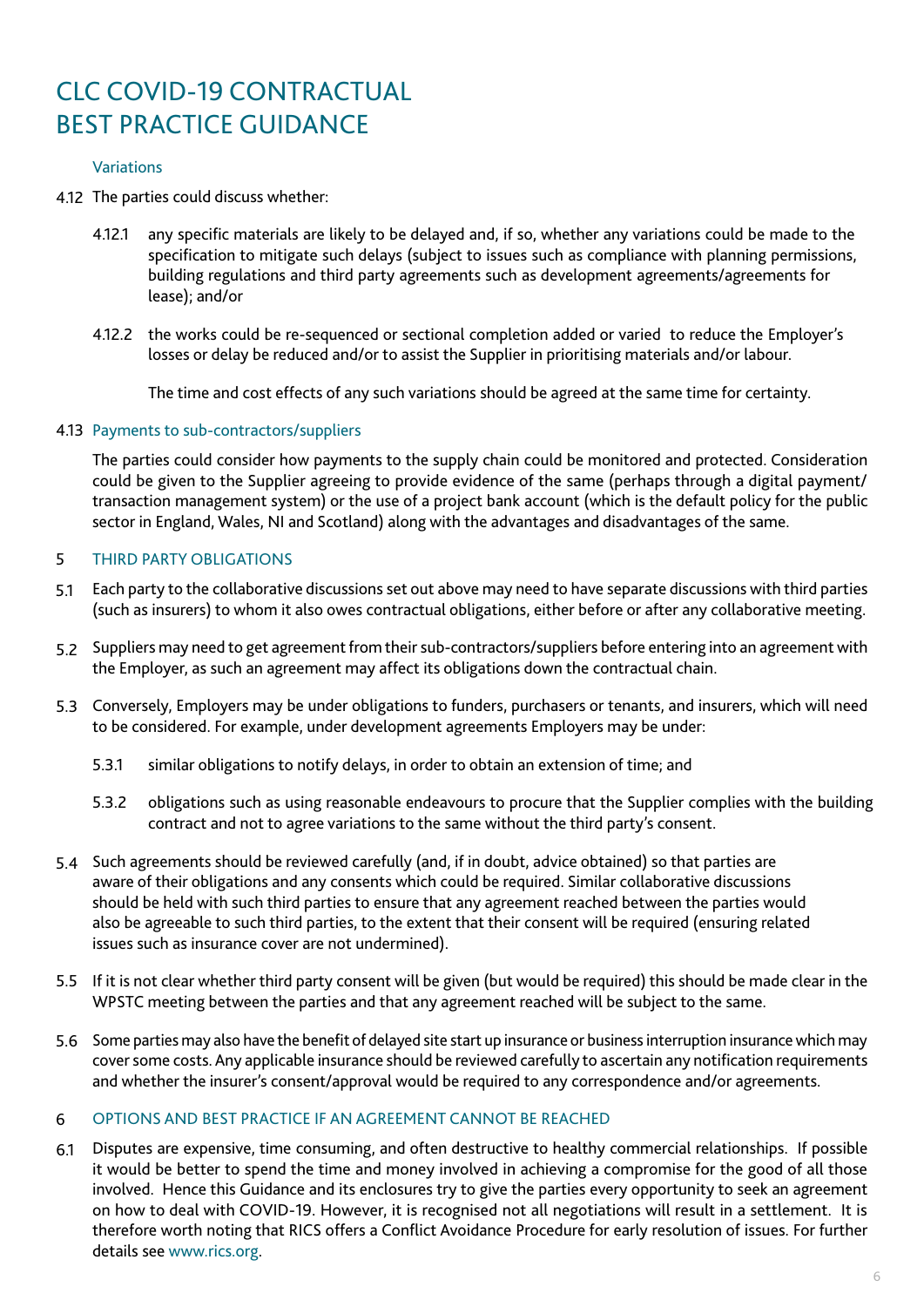We therefore set out below some brief guidance on the main forms of dispute resolution. Which form is to be used 6.2 may be dictated by the terms and subject of the construction contract in question and therefore contracts should be reviewed and advice sought, if necessary.

### Escalation Clauses

6.3 A few construction contracts, particularly those for large projects, have "escalation" clauses. Here named senior representatives, normally directors, of both parties can be urged to meet, possibly with having had briefing papers from both sides, in an effort to see if an agreement can be reached without resorting to a more formal dispute resolution which is normally far longer and more costly. However, parties should not look to invoke such clauses solely to prolong and protract a dispute in order to improve its short term commercial position. Such use would not be in keeping with the Government's Guidance Note on responsible contractual behaviour in the performance and enforcement of contracts during the Covid-19 emergency.

Not all construction contracts contain such a provision and the process involved will vary from contract to contract.

### Adjudication

- 6.4 For the vast majority (but not necessarily all) construction contracts the main method of resolving disputes is adjudication. The identity of the adjudicator (and if not identified in the contract, the organisation who will appoint the adjudicator), together with the conduct of the adjudication will often turn on the relevant terms of the contract.
- Adjudication is a fast process it can take as little as 4 weeks from the dispute being referred to the adjudicator to 6.5 reach a decision. As adjudication is carried out at speed it can put a considerable amount of pressure on the parties to organise and present information quickly.
- Partly due to the speed involved some adjudications can lead to what is perceived as a rough and ready decision 6.6 and overturning an adjudicator's decision, even if the adjudicator gets the facts and law wrong save for exceptional circumstances (e.g. the jurisdiction or breach of natural justice), can be difficult. A party faced with an adjudicator's decision achieved in a matter of weeks, which it may not agree with, will still have to comply with the decision, but will then have to go to court or arbitration to have the dispute reviewed again should it wish to (say) recover any monies paid as a result of the adjudicator's decision.

### Litigation

- 6.7 Before litigation in court even commences the parties are encouraged to engage in the Pre Action Protocol<sup>7</sup> (the Protocol) whereby both parties exchange the basis of their dispute and attend a without prejudice meeting to see if they can compromise all or some of their differences. The Protocol will not apply if the dispute in question has already been subject to an adjudicator's decision.
- 6.8 Should this fail litigation via the courts can then commence. Litigation is governed by a detailed set of court rules which sets out formal procedures under which each party sets out its case, disclosing documents such as emails etc., exchanging witness and expert's reports. As a result litigation can prove to be proportionately very costly and take a long time to resolve. Construction cases involving substantial sums can take months (if not years) to resolve.

### Arbitration

- 6.9 Arbitration is an alternative to litigation, but will only apply if the contract contains an arbitration clause. An arbitrator, who is normally a construction professional, will deal with the dispute using their powers under the contract/the Arbitration Act. As a broad rule, arbitrations (although private and confidential) tend to follow the same procedures as litigation in court, but this is not by any means always the case.
- 6.10 Accordingly arbitration often involves disclosure of documents, emails etc., expert reports and witness statements and the arbitrator will have to be paid for their time. Arbitration for particular major construction disputes can also be very costly and time consuming. The reality is that arbitration often incurs similar time and cost implications as litigation whilst having the benefits of expert decision makers and confidentiality (like adjudication).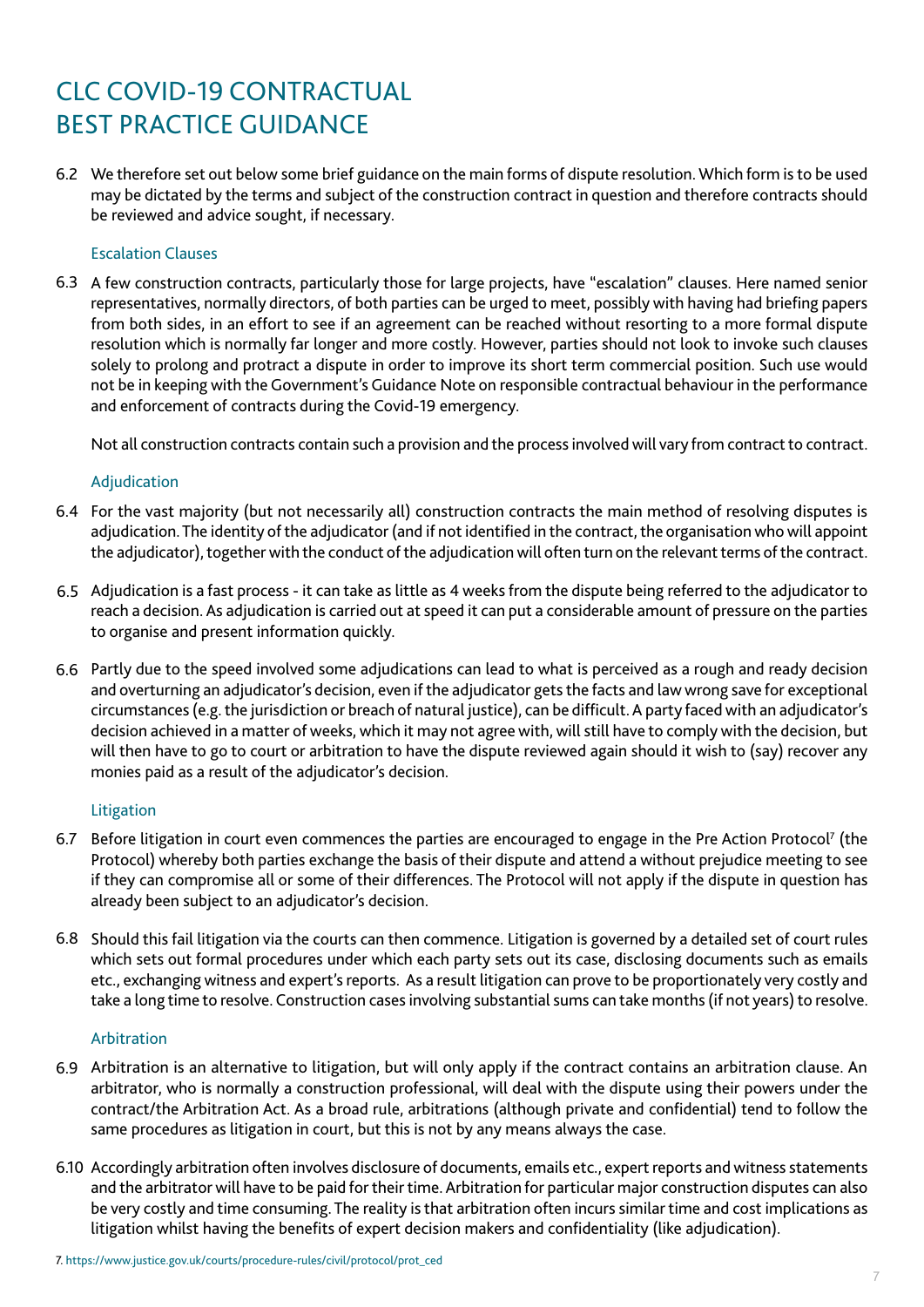### Mediation

- 6.11 Mediation is a process whereby a trained professional becomes involved to see if they can encourage the parties to compromise and settle their differences in a WPSTC forum. There is no formal process to mediation, mediators and the parties alike can adopt whatever procedure they think will result in a settlement.
- 6.12 Mediations normally start by the parties presenting written submissions of their case to each other and the mediator, followed shortly by a meeting. The mediator will meet the parties together and separately, normally over the course of a day, in an effort to achieve a settlement.
- 6.13 Most mediators seek to encourage settlement by highlighting to the parties, either on their own or with each other present, the strengths and weaknesses of the facts, evidence, law and commercial positions, together with what would happen if a compromise is not reached? For example, a mediator might remind an Employer that without a financial settlement, the project may take even longer to complete and have even more severe financial repercussions as a result. Mediators might remind Suppliers that a compromise on some items, could avoid the cost and delays involved in adjudication, litigation etc., and even then the outcome of these processes are never certain.
- The benefits of a mediation are that it is confidential, extremely quick, relatively cheap and binding settlement 6.14 that can be far wider in nature than a court judgment or arbitrator's/adjudicator's award/decision. However, the process does not guarantee a successful outcome - although the likelihood of a settlement once a mediation is underway, either at the mediation or shortly thereafter is quite high.
- The mediator will still have to be paid, and there can be costs involved in preparing the mediation agreement, the 6.15 documentation and the time spent at the mediation. Although these are usually low compared to more litigation, arbitration and adjudication.
- 6.16 Mediation is usually a voluntary process and so parties cannot be compelled to mediate, although parties can be penalised by the courts if they unreasonably refuse to do so. Good mediators try to ensure that the parties are engaged by emphasising that it is in their interests to do so. Also mediators do not give a binding decision – settlement is normally achieved by making sure the parties realise what the effect of a failure to achieve a compromise would be, rather than the parties simply relying on their strict legal rights.
- 6.17 In addition to the above and more specifically in response to the COVID-19 crisis, targeted at SMEs and low value disputes, the Construction Industry Council launched its Low Value Disputes Model Adjudication Procedure on 1st May, and the Royal Institution of Chartered Surveyors is also launching a 15-day adjudication service, which will have capped fees. For further details see [www.cic.org.uk](http://www.cic.org.uk) and [www.rics.org.](http://www.rics.org)

#### **CONCLUSION** 7

- We hope that this guidance, together with that from Government will generate collaborative and constructive approaches to the resolution of contractual issues on construction projects during these challenging times. 7.1
- We recognise that the situation is continually evolving, and as such, will revise our guidance if necessary. 7.2
- If you have any comments, or feedback, please email: construction.enquiries@beis.gov.uk. 7.3
- This document provides general guidance and does not constitute legal advice. A party's contractual rights will depend on the wording of its particular contract and the factual circumstances on its project. If in doubt, advice should be sought. 7.4

*The Construction Leadership Council would like to express their thanks for the contributions made to the development of this guidance by: The Building Engineering Services Association, Civil Engineering Contractors Association, ECA, Mace, Rider Levett Bucknall, Tideway, and U+I, together with the Infrastructure and Projects Authority and the Department for Business, Energy and Industrial Strategy. Specific thanks goes to Andrew Croft of Beale & Company Solicitors LLP, Helen Stuart of Trowers & Hamlins LLP, and Jon Miller of Fenwick Elliott LLP, for their invaluable insight and technical contributions.*

C/o Department for Business, Energy and Industrial Strategy 1 Victoria Street, London, SW1H 0ET

Tel. 020 7215 6476 construction.enquiries@beis.gov.uk www.constructionleadershipcouncil.co.uk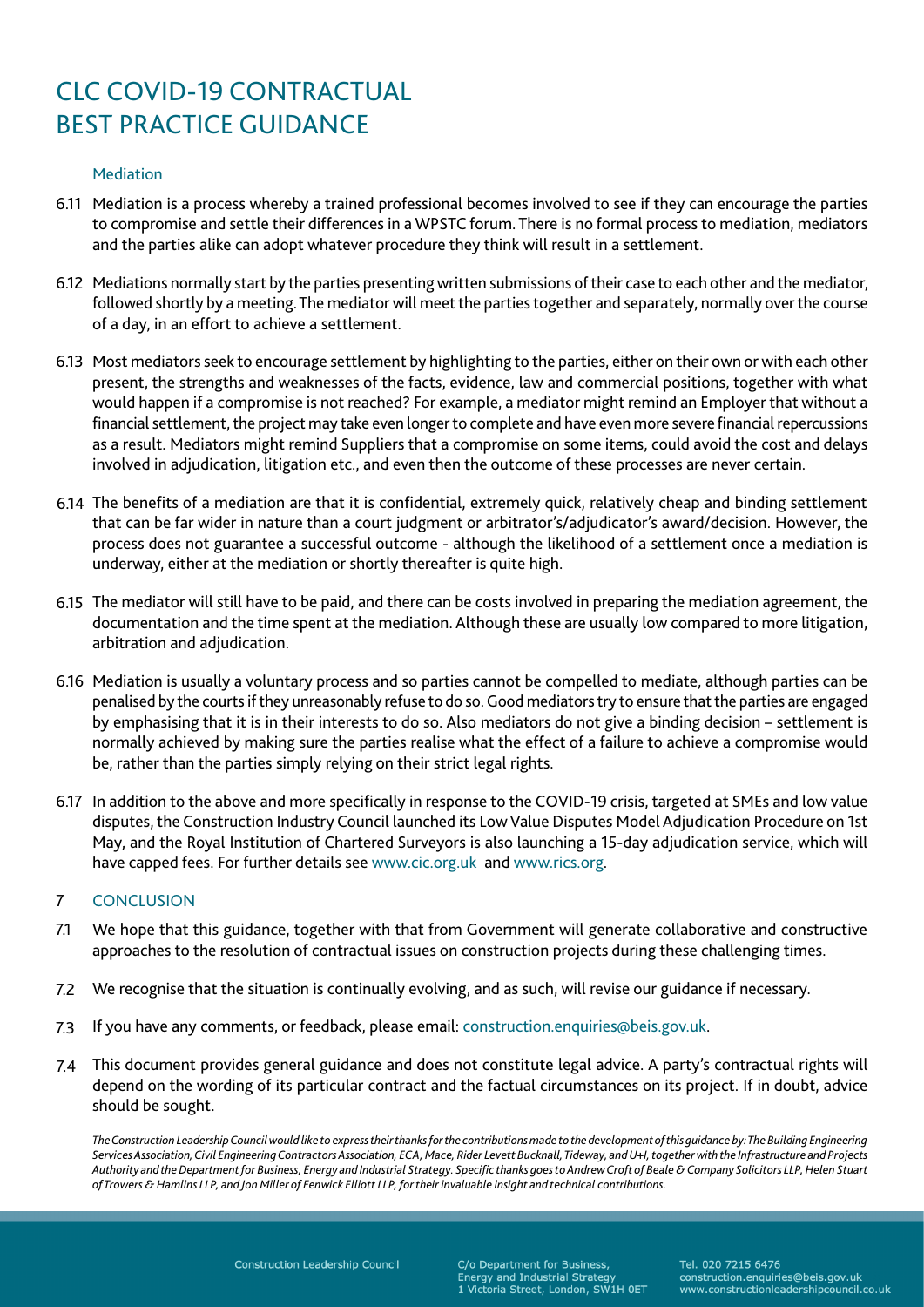

### **ANNEX 1- SUPPLIER DIALOGUE LETTER**

**[\*\*\* Insert Employer's Details]**

**[\*\*\* Insert Delivery Method]**

**[\*\*\* Insert Date]**

Dear Sirs,

**Project [\*\*\*]("the Project") –– Contract dated [\*\*\*] ("the Contract") – COVID-19** 

### **WITHOUT PREJUDICE SAVE AS TO COSTS AND SUBJECT TO CONTRACT**

In light of recent developments we have to write to you now in relation to COVID-19, in the context of the continuing impact of the disease in the UK and throughout the world.

As you will be aware, COVID-19 constitutes a "biological agent" under the Control of Substances Hazardous to Health Regulations 2002, and it is anticipated that the already-substantial impact of the disease on the UK and worldwide economy is set to increase substantially over the coming weeks.

We have done, and will continue to do, our best to prevent COVID-19 and its effects from impacting on the work we are carrying out, including putting into place working arrangements which reflect Government guidance and the [CLC's](https://www.constructionleadershipcouncil.co.uk/news/site-operating-procedures-version-3-published/) [Site Operating Procedures.](https://www.constructionleadershipcouncil.co.uk/news/site-operating-procedures-version-3-published/)

However, it is now apparent as a result of COVID-19 that both delays and additional cost on the Project and for our work in relation to the Project could become unavoidable. We will be writing to you separately in relation to our contractual entitlement.

Our principal duty at this time is to ensure the health and safety of our personnel, sub contractors and indeed everyone involved or affected by the Project. We will at all times work with you and with our supply chain to minimise any effects that COVID-19 may have on not only the Project but all those involved. We will keep the impact of COVID-19 on the Project under constant review.

The Government's Public Procurement Notices and the associated Guidance Notes for Construction Contracts (aimed at the Public Sector) encourage Employers to consider supplier relief as a result of COVID-19 in order to enable projects to progress and encourage cashflow, either under existing contractual mechanisms or through agreed variations to the **Contract** 

Without prejudice to our obligations and rights under the Contract, we suggest that we meet which given the current climate should probably take place virtually e.g. on Zoom/Microsoft Teams, to discuss the impact of COVID-19 on the Project and the Contract and to seek to agree a way forward on a subject to contract basis.

The essence of any meeting would be to adopt a collaborative approach from the outset to discuss the relevant issues.

Yours faithfully,

```
For and on behalf of [ *** Insert Supplier]
```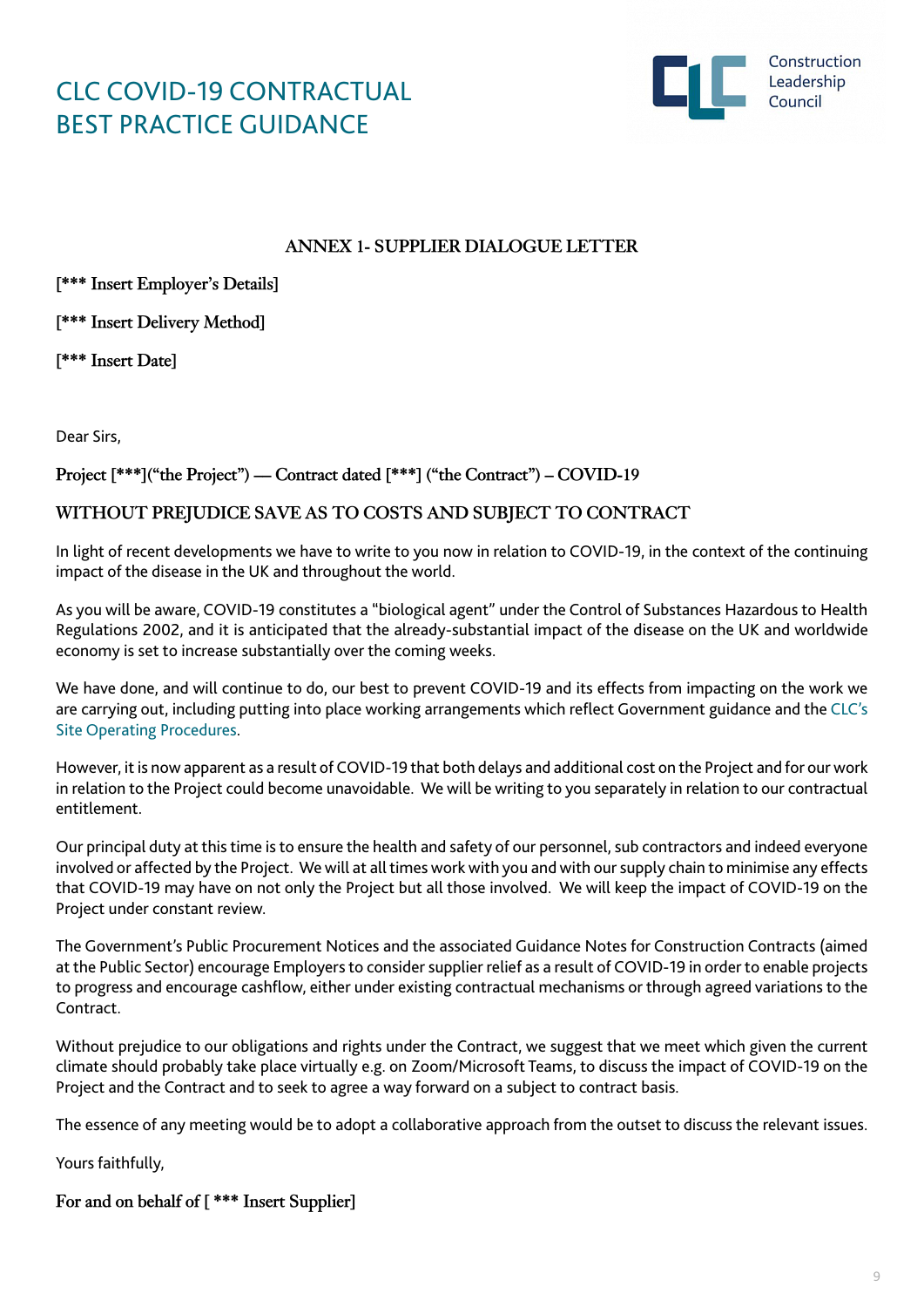

**ANNEX 2 - Employer Dialogue Letter**

**[\*\*\* Insert Supplier's Details]**

**[\*\*\* Insert Delivery Method]**

**[\*\*\* Insert Date]**

Dear Sirs ,

**Project [\*\*\*]("the Project") – [\*\*\*] Works ("the Works") – Contract dated [\*\*\*] ("the Contract")** 

**WITHOUT PREJUDICE SAVE AS TO COSTS AND SUBJECT TO CONTRACT**

[We acknowledge receipt of your letter dated **[\*\*\* Insert Date of letter /notice]]** 

Clearly we appreciate the very difficult challenges that you are facing in the current climate and the need for the project team to work together to overcome them as safely and as efficiently as possible.

We suggest that we hold a meeting with you by way of videocon in the next 7 days to ascertain how we can best mitigate the impact of the current issues and potential site remobilisation issues. This could include discussing coming to an agreement as to their effects and /or impact under the Contract.

Critical to the effective project management of the scheme in these circumstances, is the adherence to the processes and procedures set out in the Contract to manage any delays. However, without prejudice to any contractual entitlement, any discussions and/or notice that may or may not have been issued, we would like to agree a way forward that works for all parties.

We hope that we can work together to find solutions to the current issues. In the meantime, our rights are reserved.

Yours faithfully,

**For and on behalf of**

**[\*\*\* Insert Employer]**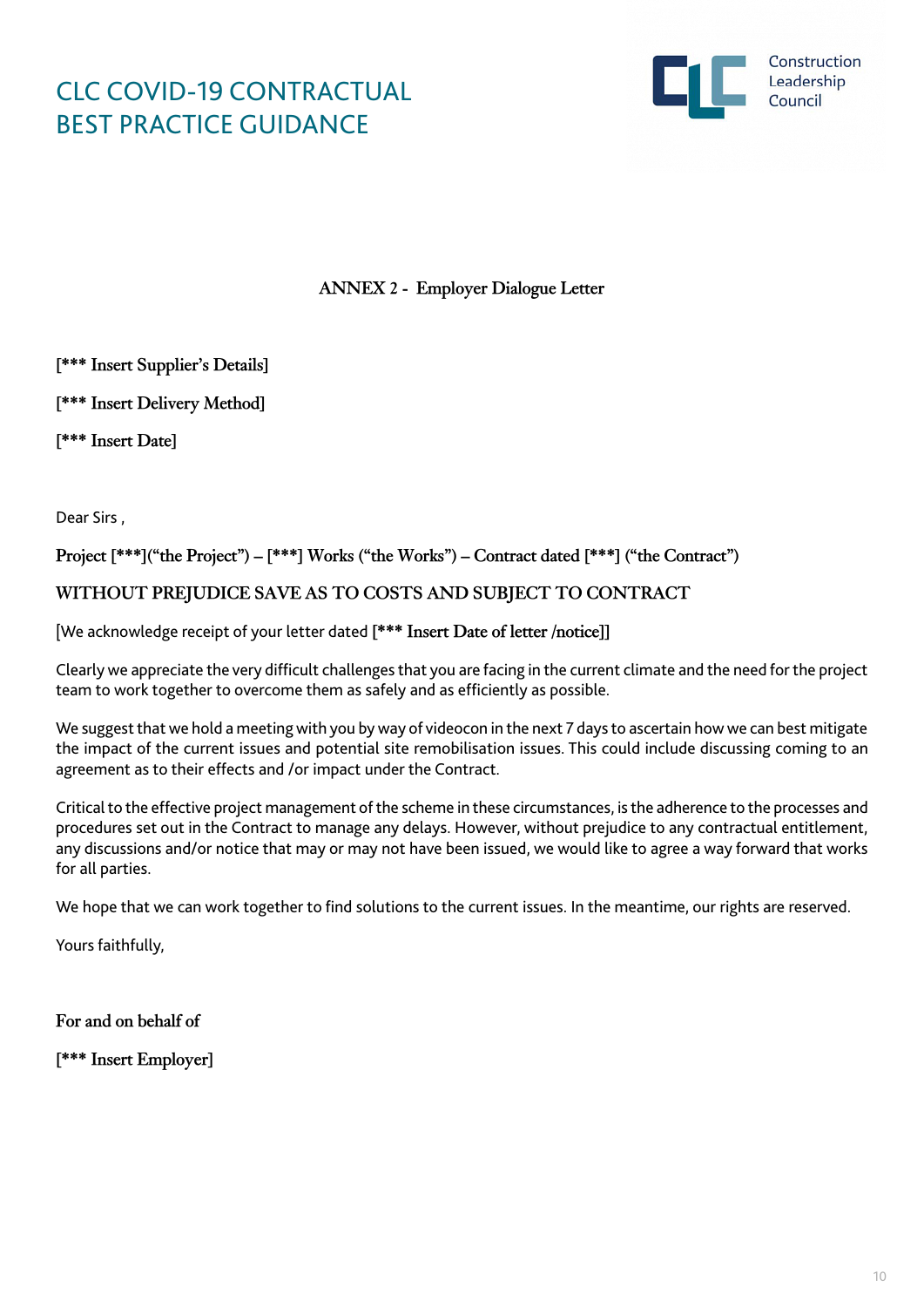

11

### **ANNEX 3 - CONTRACTOR NOTICE UNDER JCT DESIGN AND BUILD CONTRACT 2016**

**[\*\*\* Insert Employer's Details]** 

**[\*\*\* Insert Delivery Method]** 

**[\*\*\* Insert Date]**

Dear Sirs,

**Project [\*\*\*]10 ("the Project") – [\*\*\*]11 Works ("the Works") – Contract dated [\*\*\*] ("the Contract") – notice under clause 2.24.1 by Contractor of delay to progress**

In light of recent developments we have to write to you now in relation to coronavirus/COVID-19, in the context of the continuing impact of the disease in the UK and throughout the world. As you will be aware, COVID-19 constitutes a "biological agent" under the Control of Substances Hazardous to Health Regulations 2002, and it is anticipated that the already-substantial impact of the disease on the UK and worldwide economy is set to increase substantially over the coming weeks.

By virtue of clause 2.24.1 of the Contract, if and whenever it becomes reasonably apparent that the progress of the Works or any Section is being or is likely to be delayed, we have to give notice of the following:-

- 1. It has become reasonably apparent that the progress of the Works (or Section) [\*\*\* is being /is likely to be]12 delayed.
- 2. The material circumstance giving rise to, and causing, the delay is the COVID-19 pandemic.<sup>13</sup>
- 3. As a result of the COVID-19 pandemic, we have been unable to [\*\*\* describe how Works delayed, e.g. unable to secure sufficient labour to carry out the Works in a particular area].<sup>14</sup>

4. In our opinion the COVID-19 pandemic is a Relevant Event under clause 2.26.14 (Force Majeure) of the Contract.<sup>15</sup>

 [\*\*\* The situation with COVID-19 is constantly changing. As a result it is difficult to estimate the expected delay which will be caused by the COVID-19 pandemic, however, at this stage, we estimate there will be an expected delay of [\*\*\*] weeks to the completion of the Works (or Section) beyond the Completion Date.]<sup>16</sup>

### **OR**

[We will, as soon as possible, give particulars of the expected effects of the Relevant Event(s) including an estimate of the expected delay in completion of the Works (or any Section) beyond the Completion Date.]<sup>17</sup>

Our principal duty at this time is to ensure the health and safety of our personnel, sub contractors and indeed everyone involved or affected by the Works. We will at all times use our best endeavours and work with you and with our supply chain to minimise any effects that COVID-19 may have on not only the Works but all those involved.

In the meantime, we will keep the status of the Project under constant review.

Yours faithfully,

|                                                                   | 8. See Note 3 and 4. 12. Note 7 16. Note 6 and 9. |             |                              |
|-------------------------------------------------------------------|---------------------------------------------------|-------------|------------------------------|
| For and on behalf of [***Insert Contractor entity <sup>18</sup> ] | 9. Note 3 and 4.                                  |             | 13. Note 6 17. Note 6 and 9. |
|                                                                   | 10. Note 5.                                       |             |                              |
|                                                                   | 11. Note 5.                                       | 15. Note 8. |                              |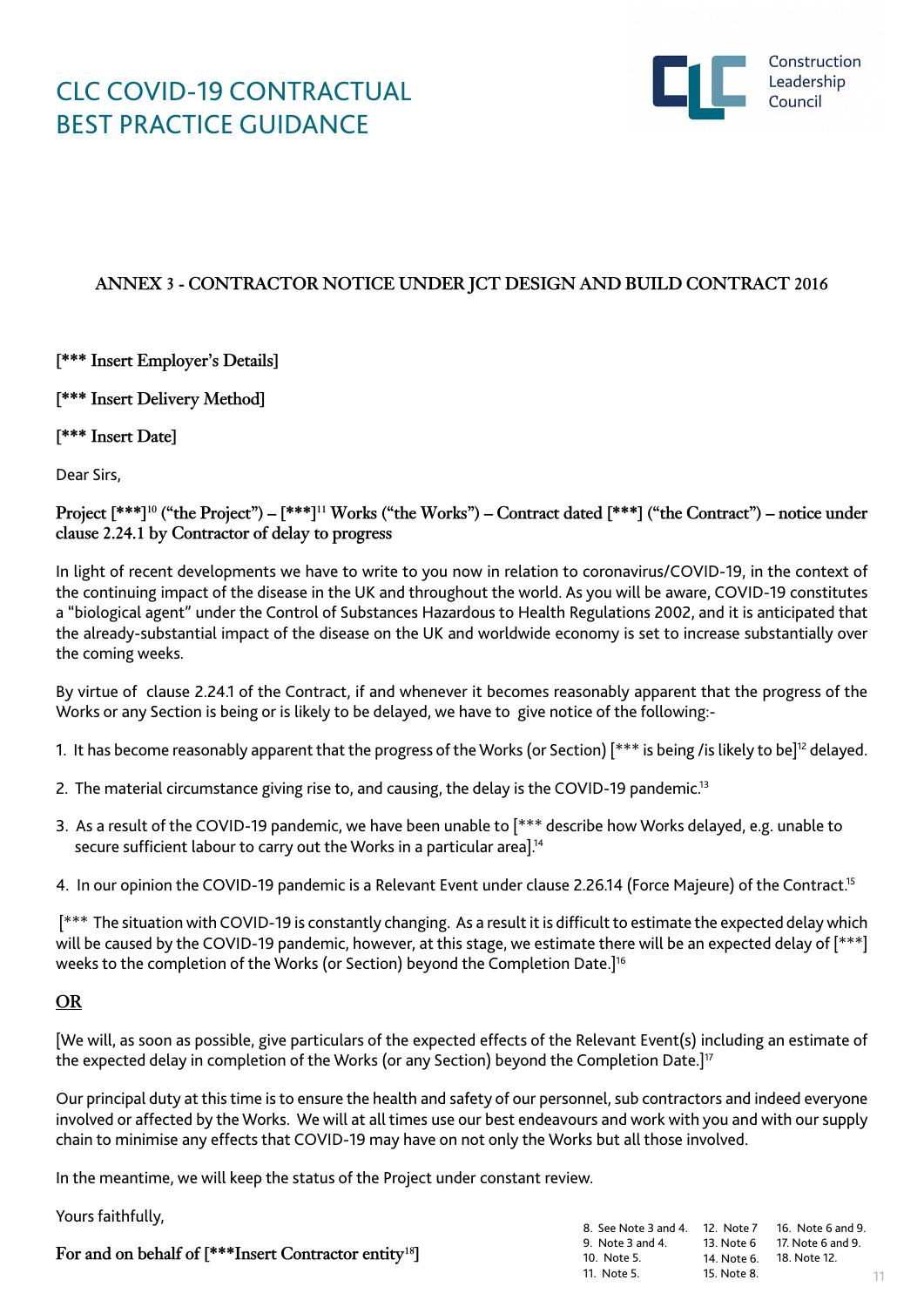

## **ANNEX 3**

### **EMPLOYER RESPONSE TO CONTRACTOR NOTICE UNDER JCT DESIGN AND BUILD CONTRACT 2016**

**[\*\*\* Insert Contractor's Details]**

**[\*\*\* Insert Delivery Method]**

**[\*\*\* Insert Date]**

Dear Sirs,

**Project [\*\*\*]19 ("the Project") – [\*\*\*]20 Works ("the Works") – Contract dated [\*\*\*] ("the Contract")** 

We acknowledge receipt of your letter dated **[\*\*\* Insert Date of letter /notice].** 

Clearly we appreciate the very difficult challenges that you are facing in the current climate and the need for the project team to work together to overcome them as safely and as efficiently as possible.

We suggest that we hold a meeting with you and the Employer's Agent by way of videocon in the next [7] days to ascertain how we can best mitigate the impact of the current issues and potential site remobilisation issues. This could include discussing, on a without prejudice basis, coming to an agreement as to their effects and /or impact under the Contract.

Critical to the effective project management of the scheme in these circumstances, is the adherence to the processes and procedures set out in the Contract to manage any delays. Therefore ahead of such a meeting we invite you to provide us and the Employer's Agent the following<sup>21</sup>:

- 1. [confirmation as to whether you consider any of these events to be Relevant Events for the purposes of the Contract] **[\*\*\*delete if already identified in the notice];**
- 2. [details of the expected effects of the identified Relevant Events including an estimate of the expected delay in the works, in compliance with clause 2.27 of the Contract, to the extent that you are currently able to] **[\*\*\*delete if provided in the notice];**
- 3. details of how you are using your best endeavours to prevent delay in the progress of the Works in accordance with clause 2.25.6.1 of the Contract, including:
- 3.1 details of any risk assessment undertaken; and
- 3.2 details of any remote working arrangements that are continuing and/or any on or off-site works that are continuing.
- 4. [confirmation that you are complying with the Public Health England guidance and also the [CLC's Site Operating](https://www.constructionleadershipcouncil.co.uk/news/site-operating-procedures-version-3-published/)   [Procedures](https://www.constructionleadershipcouncil.co.uk/news/site-operating-procedures-version-3-published/) - as updated from time to time.] **[\*\*\*if on-site works have not been temporarily suspended].**

### **OR**

5. [confirmation of the steps taken to maintain the safety and security of the Site as well as the relevant insurances. It may be helpful to refer to the points raised in the [CLC advice on Temporary Suspension on Sites:](https://www.constructionleadershipcouncil.co.uk/news/clc-advice-on-temporary-suspension-of-sites/) .] **[\*\*\*if the on site works have been temporarily suspended]** 

We hope that we can work together to find solutions to the current issues. In the meantime, our rights are reserved.

Yours faithfully

| For and on behalf of                 |              |
|--------------------------------------|--------------|
| [*** Insert Employer <sup>22</sup> ] | 19. Note 5.  |
|                                      | 20. Note 5.  |
|                                      | 21. Note 14. |
|                                      | 22. Note 14. |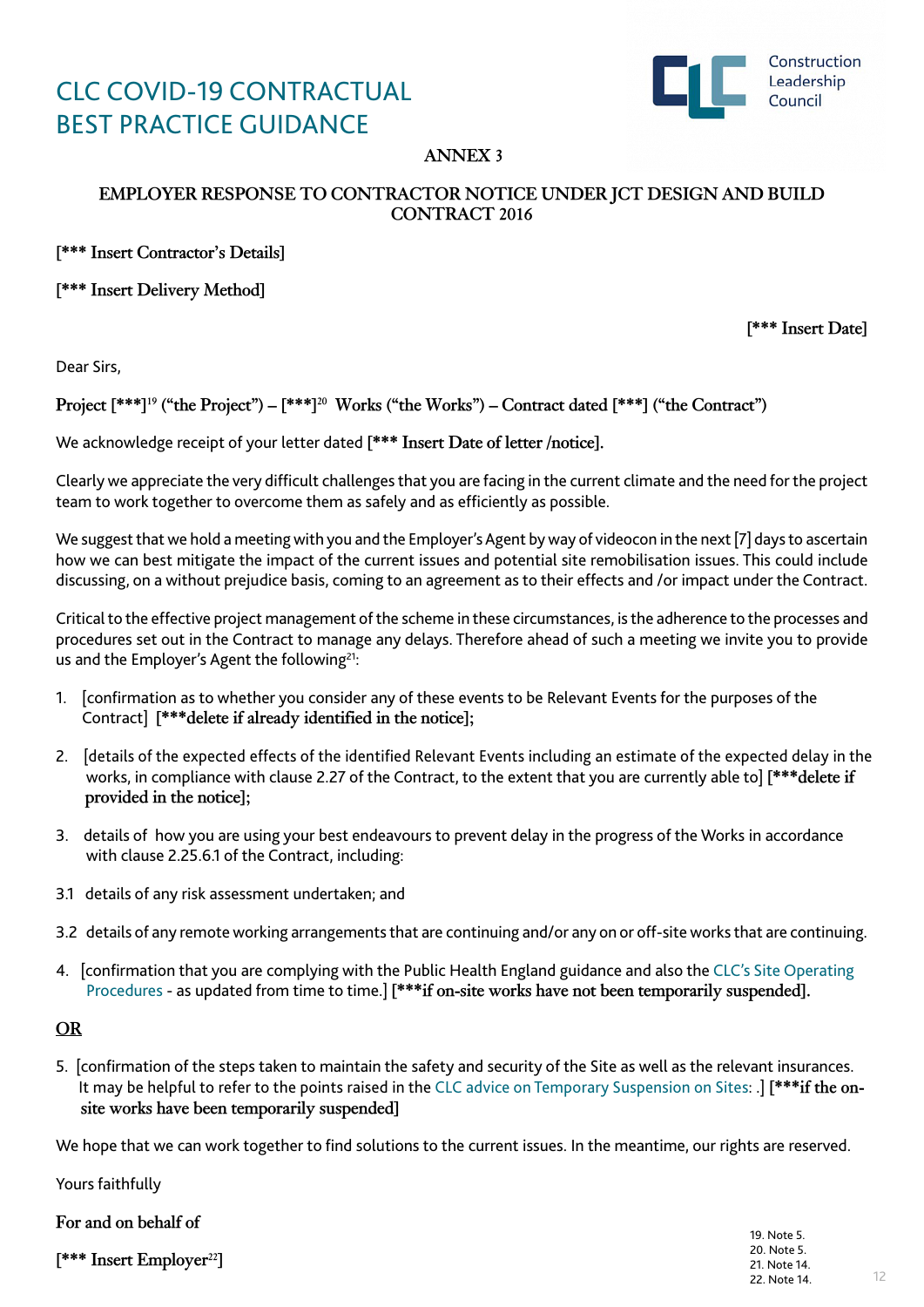

### **Annex 3 - Explanatory Notes**

- 1. With the coronavirus/COVID-19 pandemic changing daily, the draft notice under clause 2.24.1 by Contractor of delay to progress should be issued immediately.
- 2. The draft notice under clause 2.24.1 by Contractor of delay to progress and accompanying response from the Employer have been drafted on the basis the Contract is an unamended JCT 2016 D&B Design and Build Contract ("JCT 2016 D&B"). Regard should be had to these notes before the notice and letter are issued.
- 3. Please check the Contract carefully in relation to whom the notice is to be given, and whether it needs to be given in a particular manner (e.g. Special Delivery). The JCT 2016 D&B states the delay notice is to be given to the Employer<sup>23</sup>, but adds that the Employer's Agent can accept any notice on behalf of the Employer<sup>24</sup> but the notice should be given to the address in the Contract Particulars unless the Employer/Employer's Agent has notified a different address. If no address is stated in the Contract Particulars then it should be sent to last known principal business address or (where a body corporate) its registered or principal office.<sup>25</sup>
- 4. It is acceptable to:-
	- 4.1 give a notice to more than one party but, if there is any doubt, the Contract should be checked carefully; and
	- 4.2 issue by email (unless the parties have agreed in writing otherwise<sup>26</sup>), under an unamended JCT 2016 D&B - your contract may be different.
- 5. The address of the site, project and description of the works should be taken from the Contract.
- 6. The delay notice needs to state:
	- 6.1 the "material circumstances";
	- 6.2 the causes of the delay; and
	- 6.3 whether the cause is a Relevant Event.<sup>27</sup>

In this initial notice there is no mandatory requirement to state or estimate what the delay to the Completion Date will be, however it should be done if practicable. Wording for two suggested alternatives has been included.

- 7. The Contractor should state whether the Contractor "is being" or "is likely to be" delayed. The notice has been drafted on the basis that coronavirus/COVID-19 has delayed the Works. Please note however that this will only give rise to an extension of time and not additional monies. Please consider all of the other Relevant Events which could give rise to an extension of time (see – e.g. if the Employer has failed to give instructions on time due to a shortage of staff as a result of the coronavirus outbreak, this could still give rise to an extension of time, but this also could give rise to loss and expense, as a Relevant Matter). It is perfectly acceptable to mention more than one Relevant Event in a notice. [Build UK Guidance on Contractual Issues caused by Coronavirus/COVID-19](https://builduk.org/wp-content/uploads/2020/03/Guidance-on-Contractual-Issues-Caused-by-Coronavirus.pdf)  [\(Wedlake Bell\)](https://builduk.org/wp-content/uploads/2020/03/Guidance-on-Contractual-Issues-Caused-by-Coronavirus.pdf) sets out a summary of further potential Relevant Matters to apportion costs.
- 8. The notice must state that what has happened is a "Relevant Event" i.e. a reason why an extension should be given.
- 9. These further particulars can be given either in the notice, bearing in mind that the effects of coronavirus/ COVID-19 are very difficult to predict, or in a further letter setting out the expected effects including an estimate of the delay to any the Completion Date or any Section.<sup>28</sup> The particulars, if not set out in the letter, should be sent "as soon as possible" after the letter.<sup>29</sup>
- 10. Any estimate of a delay to a Section/Completion Date in the current climate is bound to be tentative. The Contractor is obliged to notify the Employer of any material change in the estimated delay to the Section/ Completion Date or any other particulars (i.e. the impact/effects of COVID-19 on the Works).<sup>30</sup>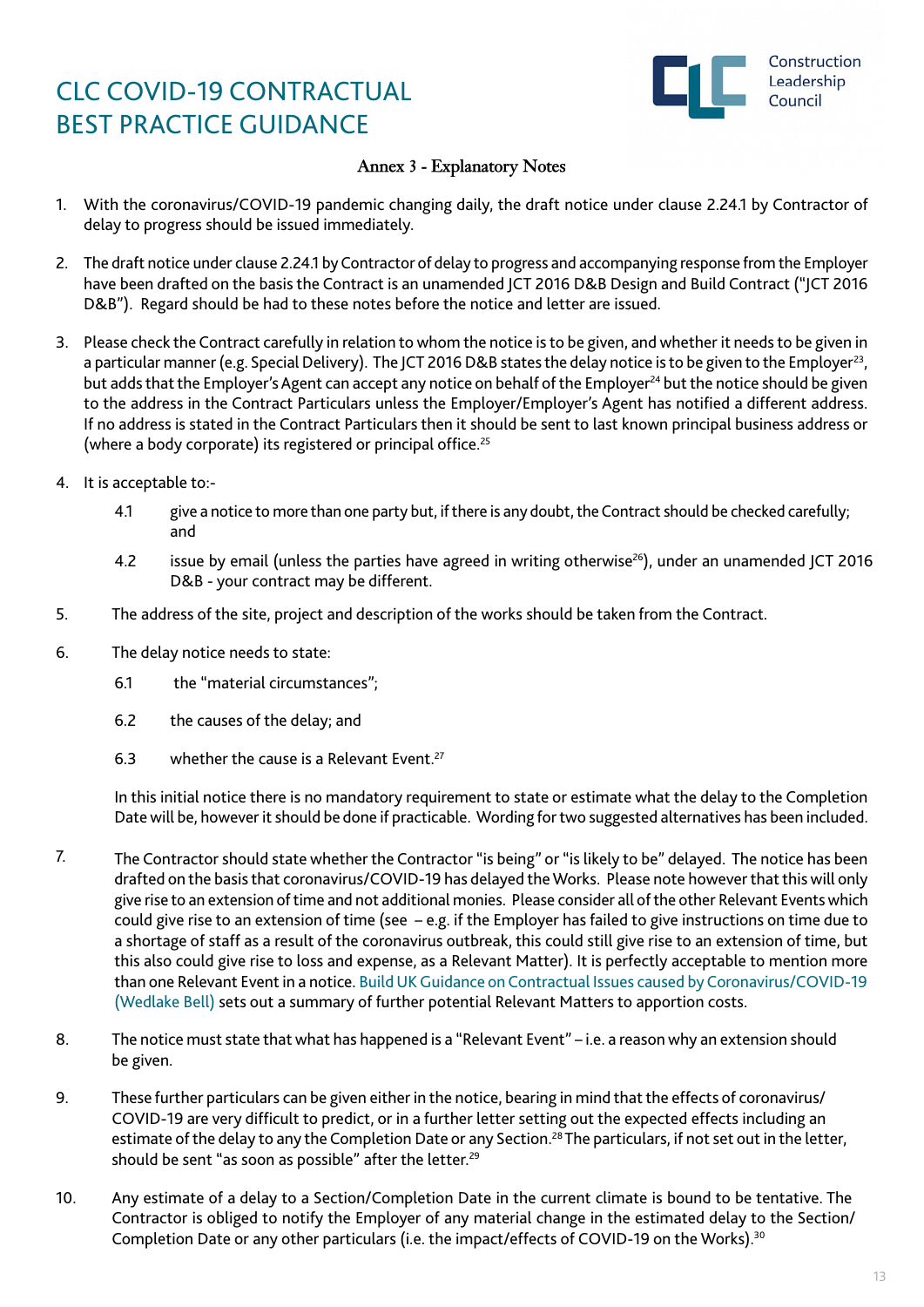- 11. The JCT 2016 D&B places an obligation on the Employer to respond to the request for an extension of time within 12 weeks of receipt of the particulars (i.e. not the initial notice) or, if it is even sooner, the Employer should endeavour to give a response by the Completion Date.<sup>31</sup> There is no deeming provision in the JCT 2016 D & B if the Employer/Employer's Agent fails to respond in this timeframe.
- 12. The entity for the Contractor should be the same as that stated in the Contract.
- 13. This is a non-exhaustive list of information that may assist an Employer in understanding the Contractor's claim and the current position on site and can be adapted to the specific project.
- 14. The entity for the Employer should be the same as that stated in the Contract.

23. Claude 2.24.1. 28. Clause 2.24.1. 24. Article 3. 25. Paragraph 1.7 and Clause 1.7.3. 30. Clause 2.24.3. 26. Clause 1.7.2. 27 Clause 2.24.1. 29. Clause 2.24.2. 31. Clause 2.25.2.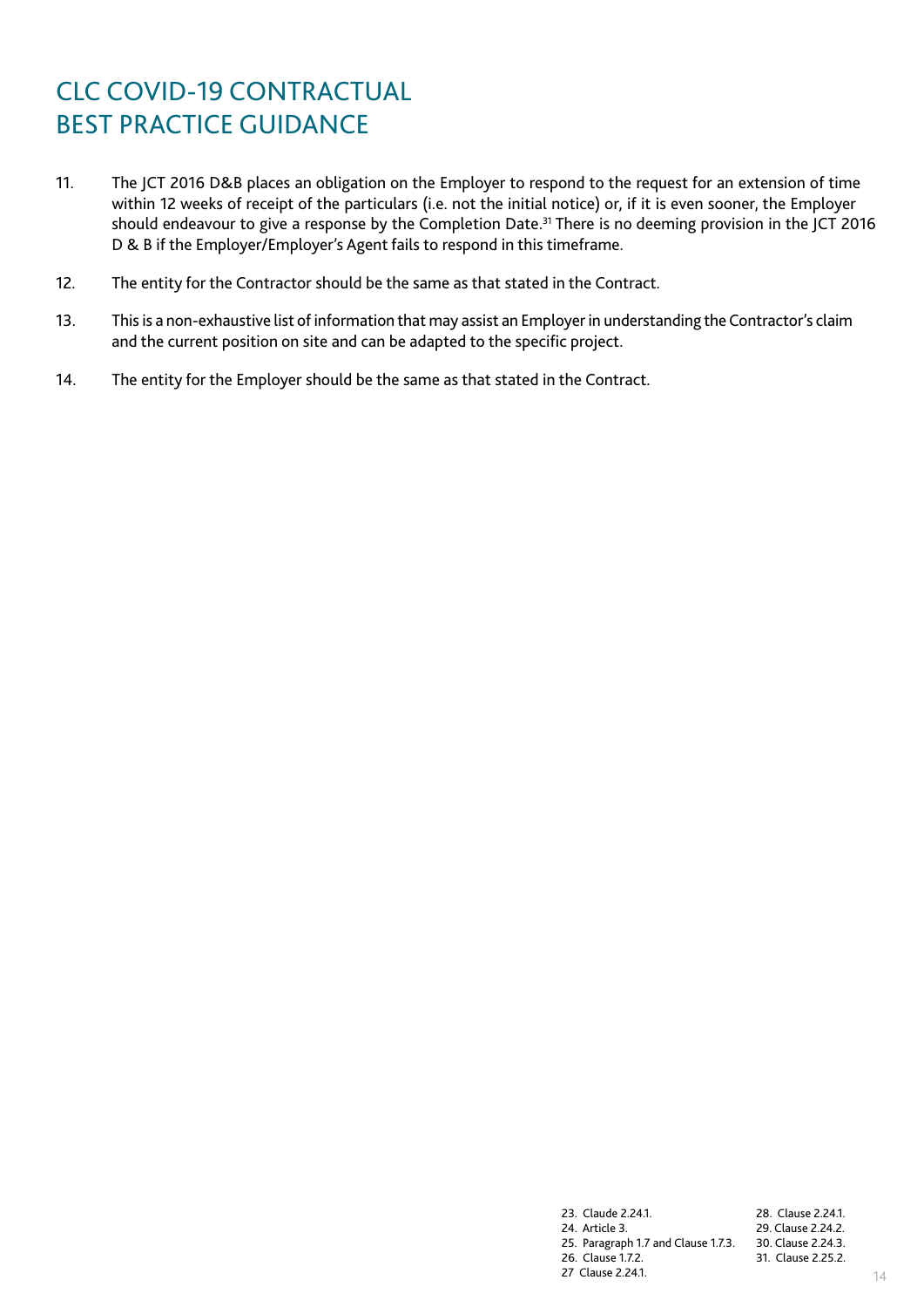

## **ANNEX 4**

### **CONTRACTOR/PROJECT MANAGER NOTICE UNDER NEC3/4 ENGINEERING AND CONSTRUCTION CONTRACT AND EXPLANATORY NOTES**

**[\*\*\* Insert Contractor/Project Manager's Details]32**

**[\*\*\* Insert Delivery Method]33**

**[\*\*\* Insert Date]**

Dear Sirs,

**Project [\*\*\*]34 ("the Project") – [\*\*\*]35 Works ("the Works") – Contract dated [\*\*\*] ("the Contract") – notice under clause [61.1/61.3]36 by Contractor/Project Manager of a Compensation Event** 

In light of recent developments we have to write to you now in relation to coronavirus/COVID-19, in the context of the continuing impact of the disease in the UK and throughout the world. As you will be aware, COVID-19 constitutes a "biological agent" under the Control of Substances Hazardous to Health Regulations 2002, and it is anticipated that the already-substantial impact of the disease on the UK and worldwide economy is set to increase substantially over the coming weeks.

As a result of the COVID-19 pandemic we expect a material change to the [Completion Date/Key Dates] and the Defined Cost. By virtue of clause 61 of the Contract, we give notice that [we expect] the following Compensation Event[s] [have happened/to happen]<sup>37</sup>:

1. [List the relevant Compensation Event/s that have happened or are expected to happen.<sup>38</sup>]

[\*\*\* The situation with COVID-19 is constantly changing. As a result it is difficult to propose the changes to the Prices and any delay to the Completion Date and Key Dates along with any alterations to the Accepted Programme but we have enclosed a quotation showing the same based on the following assumptions **[insert].**<sup>39</sup>

OR

[[Upon your instruction] [As soon as possible] we will provide a quotation proposing the changes to the Prices and any delay to the Completion Date and Key Dates along with any alterations to the Accepted Programme but we have enclosed a quotation showing the same based on the following assumptions **[insert].**<sup>40</sup>

Our principal duty at this time is to ensure the health and safety of our personnel, sub contractors and indeed everyone involved or affected by the Works. We intend to work with you and with our supply chain to minimise any effects that COVID-19 may have on not only the Works but all those involved.

In the meantime, we will keep the status of the Project under constant review.

Yours faithfully,

For and on behalf of [\*\*\*Insert Contractor/Project Manager entity<sup>41</sup>]

32. See Note 1, 2, and 6. 33. Note 6. 34. Note 7. 35. Note 7. 36. Note 2.

15 37. Notes 8 and 9. 38. Note 9. 39 Note 13. 40 Notes 8. 41. Notes 12 and 16.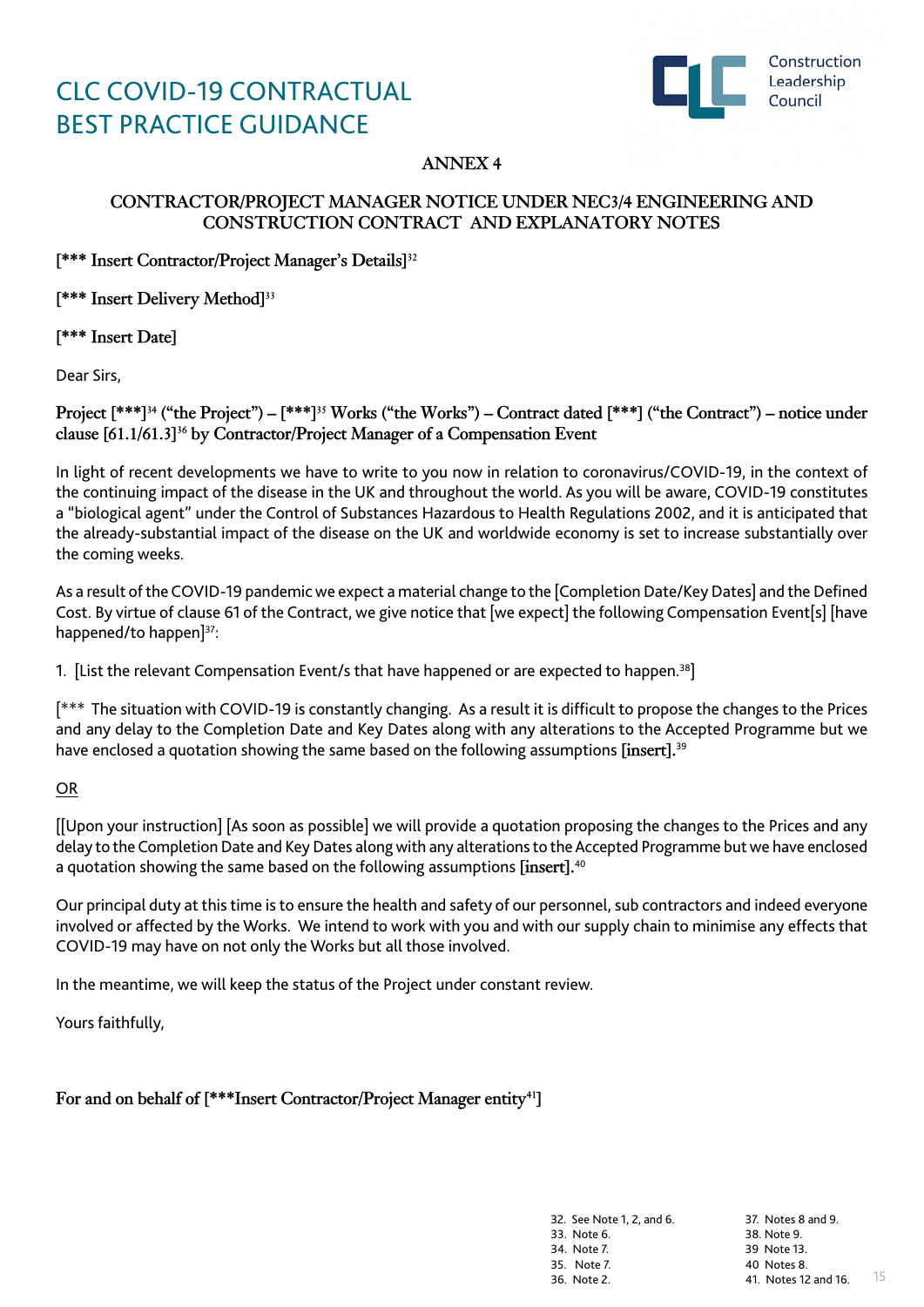

# **ANNEX 4**

## **PROJECT MANAGER RESPONSE TO CONTRACTOR/NOTICE UNDER NEC3/4 ENGINEERING AND CONSTRUCTION CONTRACT OPTION A**

**[\*\*\* Insert Contractor's Details42]**

**[\*\*\* Insert Delivery Method43]**

**[\*\*\* Insert Date]**

Dear Sirs,

**Project [\*\*\*]44 ("the Project") – [\*\*\*]45 Works ("the Works") – Contract dated [\*\*\*] ("the Contract")**

### We acknowledge receipt of your letter dated **[\*\*\* Insert Date of letter /notice].**

Clearly we appreciate the very difficult challenges that you are facing in the current climate and the need for the project team to work together to overcome them as safely and as efficiently as possible.

[We notify you of our decision under clause 61.4 that the Prices, Completion Date and/or the Key Dates are not to be changed because we consider that the issues raised in your notice<sup>46</sup>:

- 1. arise from a fault of yours
- 2. has not happened and is not expected to happen
- 3. has not been notified within the timescales set out in the Contract
- 4. has no effect upon Defined Cost, Completion or meeting a Key Date or
- 5. is not one of the Compensation Events stated in the Contract.]

### OR

We agree that the event notified is a Compensation Event. Please provide a quote of the proposed changes to the Prices and any delay to the Completion Date and Key Dates along with any alterations to the Accepted Programme to include the following assumptions **[insert47]** within 3 weeks.48 **[\*\*\*delete if provided in the notice]**. We [do] [do not] consider that you gave early warning of the event which an experienced contractor would have given.<sup>49</sup>

We suggest that we hold a [early warning] [risk reduction] **[\*\*\*delete as applicable]50** meeting with you by way of videocon in the next [7] days to ascertain how we can best mitigate the impact of the current issues and potential site remobilisation issues. **[\*\*\*delete if already held]**.

Critical to the effective project management of the scheme in these circumstances, is the adherence to the processes and procedures set out in the Contract to manage the effects of any delays. Therefore ahead of such a meeting we invite you to provide us with the following<sup>51</sup>:

- 6. [confirmation as to whether you consider any of these events to be Compensation Event(s) for the purposes of the Contract] **[\*\*\*delete if already identified in the notice]**;
- 7. any details of how you are preventing (or propose to prevent) delay in the progress of the Works, including:
	- 7.1 details of any risk assessment undertaken; and

| 42. Note 12. | 49. Note 14  |
|--------------|--------------|
| 43. Note 6.  | 50. Note 5.  |
| 44. Note 7.  | 51. Note 15. |
| 48. Note 11. |              |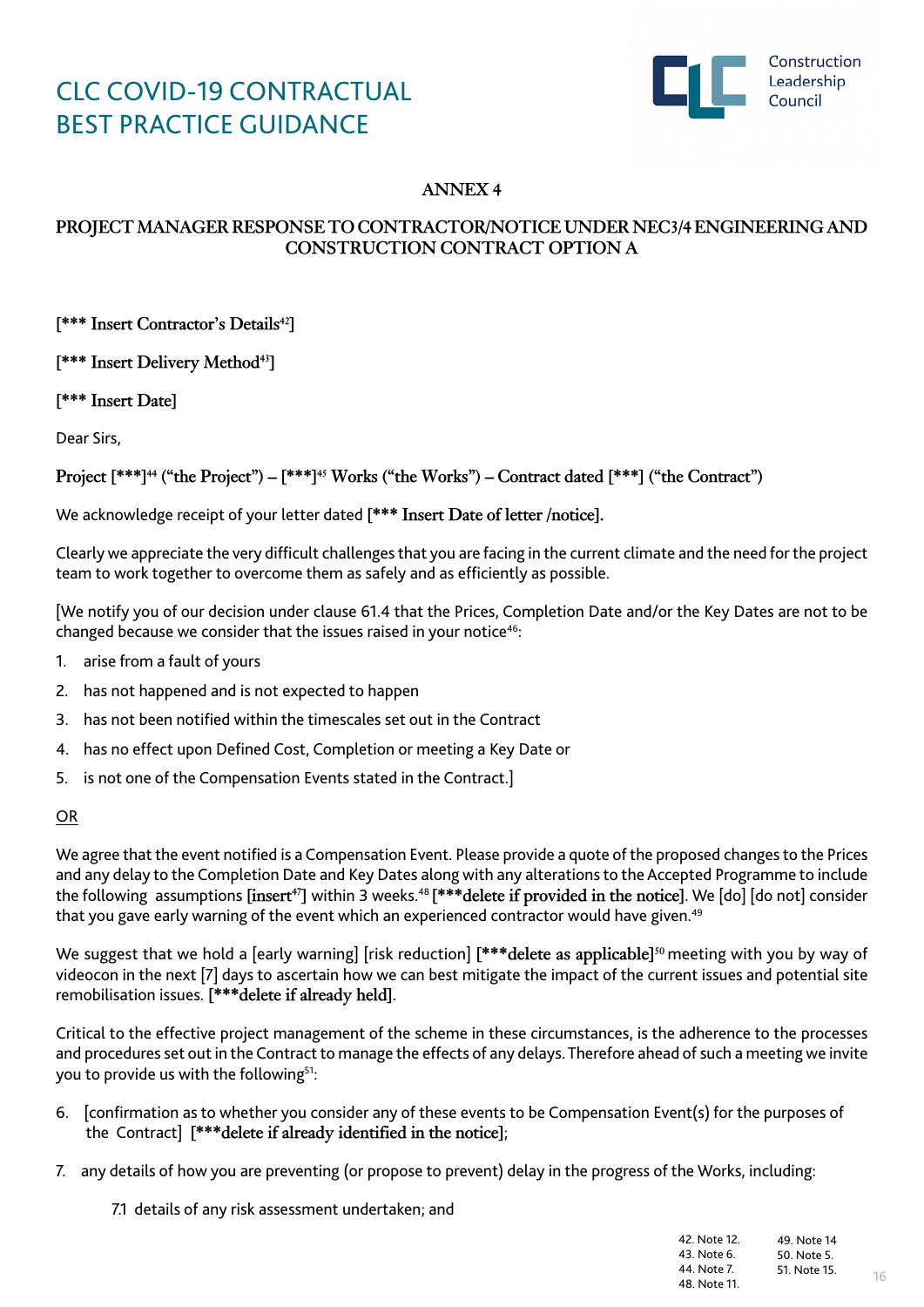- 7.2 details of any remote working arrangements that are continuing and/or any on or off-site works that are continuing.
- 8. [confirmation that you are complying with the Public Health England's guidance and also the [CLC's Site Operating](https://www.constructionleadershipcouncil.co.uk/news/site-operating-procedures-version-3-published/)   [Procedures](https://www.constructionleadershipcouncil.co.uk/news/site-operating-procedures-version-3-published/) - as updated from time to time.] **[\*\*\*if on-site works have not been temporarily suspended]**.

## **OR**

9. [confirmation of the steps taken to maintain the safety and security of the Site as well as the relevant insurances. It may be helpful to refer to the points raised in the [CLC advice on Temporary Suspension of Sites.](https://www.constructionleadershipcouncil.co.uk/news/clc-advice-on-temporary-suspension-of-sites/)] **[\*\*\*if the on site works have been temporarily suspended].** 

Yours faithfully,

**For and on behalf of**

**[\*\*\* Insert Project Manager52]**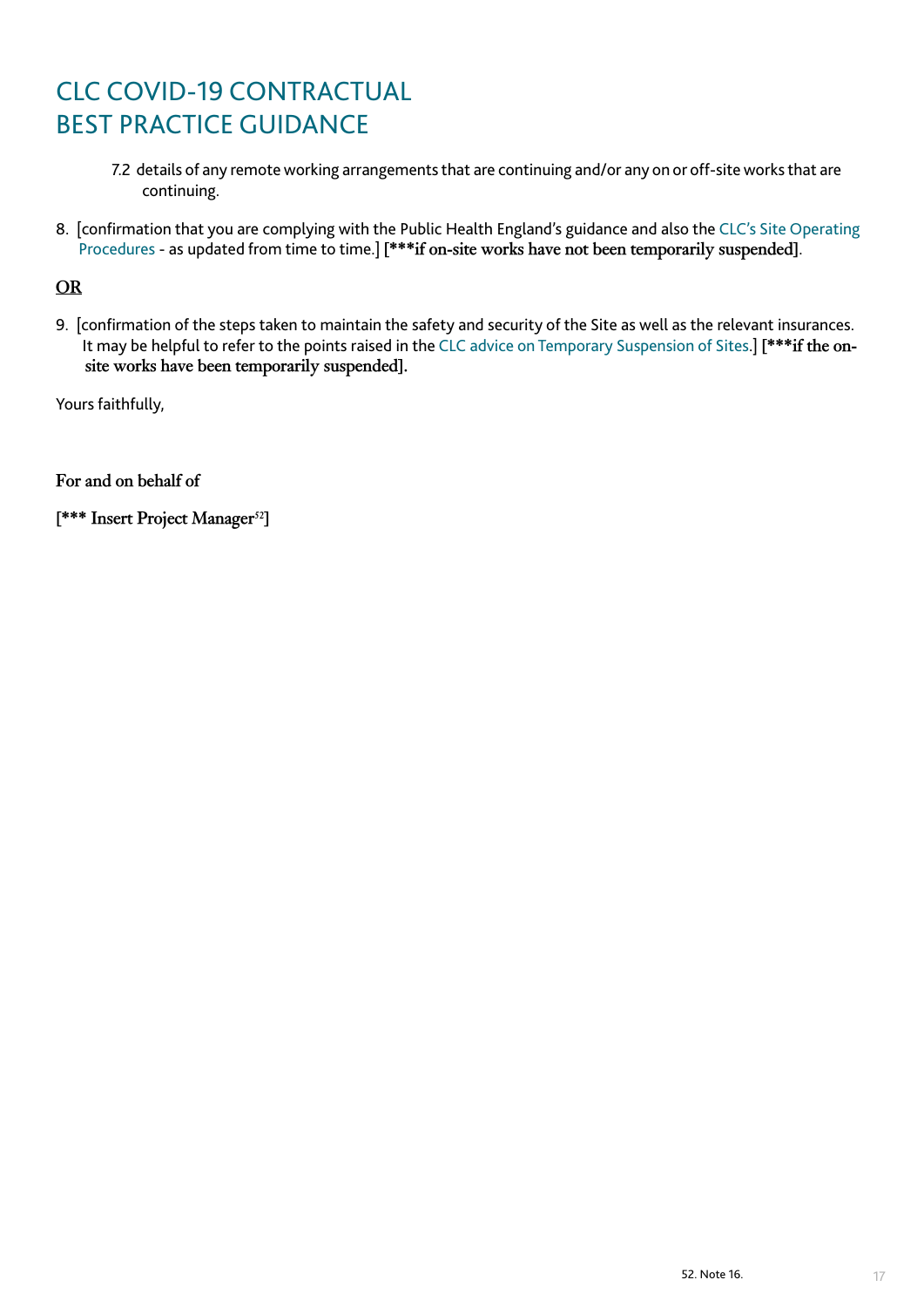

### **Annex 4 - Explanatory Notes**

- 1. The pro-forma letters are drafted with the NEC3/4 Engineering Construction Contract pricing Option A in mind. Other pricing options may not require this approach. Parties should also remember that NEC takes a proactive approach to contract management and early warning/risk register communications both separate to and within project management meetings should also be considered, in addition to adapted use of the proformas.
- 2. A Contractor or a Project Manager can serve a notice on the other. Clause 61.1 relates to notice given by the Project Manager. Clause 61.3 relates to notice given by the Contractor. The person who issues the notice will depend on the Compensation Event being notified. Under clause 61.1, the Project Manager should notify compensation events 60.1(1), 60.1(4), and 60.1(17) at the time of giving the communication triggering those compensation events; and under clause 61.3, the Contractor should notify all of the others within eight weeks of becoming aware of them. If not then neither the Prices, Completion Date or a Key Date are changed. Not only will the Contractor not be entitled to obtain any additional monies, but there will be no extension to the Completion Date which could lead to a liability for Delay Damages. **This deadline should therefore not be missed under any circumstances***.* With the coronavirus/ COVID-19 pandemic changing daily, the notice under of a Compensation Event should be issued immediately.
- 3. The draft notice of a Compensation Event and accompanying response from the Project Manager have been drafted on the basis the Contract is an unamended NEC3 or 4 Engineering and Construction Contract Option A. Regard should be had to these notes before the notice and letter are issued.
- 4. A unique feature of the NEC is that a notice must not include any other communication the notice must be a standalone document<sup>53</sup>
- 5. NEC ECC3 refers to risk reduction meetings, NEC4 refers to Early Warning Meetings, and so this wording should be amended depending on which form you are using.
- 6. Please check the Contract carefully in relation to whom the notice is to be given, and whether it needs to be given in a particular manner (e.g. Special Delivery). The NEC3/4 Engineering and Construction Contract states the Compensation Event notice is to be given to the Project Manager/Contractor.<sup>54</sup> If the Contract specifies the use of a communication system, a notice should be sent via that communication system (e.g. a digital contract management system), but where no communication system is specified then it should be sent to the last notified address, or, if none notified, the address of the recipient stated in the Contract Data.<sup>55</sup>
- 7. The address of the site, project and description of the works should be taken from the Contract.
- 8. The notice needs to state the Compensation Events that apply. It would be good practice to provide as much detail as possible. In this initial notice there is no mandatory requirement to provide a quotation for the proposed Changes to the Completion Date/Key Date and/or what the Prices will be without an instruction to do so from the Project Manager, however this can be included, if practicable. Wording for two suggested alternatives has been included. If this is included any assumptions on which it is based should be included, as if it is submitted then the contractor would not be entitled to any further time or money should the situation change.
- 9. We anticipate that under an unamended NEC3/4 Engineering and Construction Contract that the following Compensation Events may apply as a result of COVID-19: clauses 60.1.(1), 60.1.(2), 60.1.(4), 60.1.(5), 60.1.(6), 60.1.(17), 60.1.(19) or option X2 (if stated to apply). Other Compensation Events may be applicable dependent on which Main Option applies to the Contract. [Build UK Guidance on Contractual Issues caused by Coronavirus/COVID-19 \(Wedlake](https://builduk.org/wp-content/uploads/2020/03/Guidance-on-Contractual-Issues-Caused-by-Coronavirus.pdf) [Bell\)](https://builduk.org/wp-content/uploads/2020/03/Guidance-on-Contractual-Issues-Caused-by-Coronavirus.pdf) sets out in summary further potential Compensation Events – including apportionment of costs.
- 10. The NEC3/4 Engineering and Construction Contract places an obligation on the Contractor to notify a Compensation Event within 8 weeks of the event occurring. If the Contractor fails to notify within this time, the Contractor is not entitled to a change in the Completion Date, a Key Date and/or the Prices, unless the event should have been notified by the Project Manager.56

18